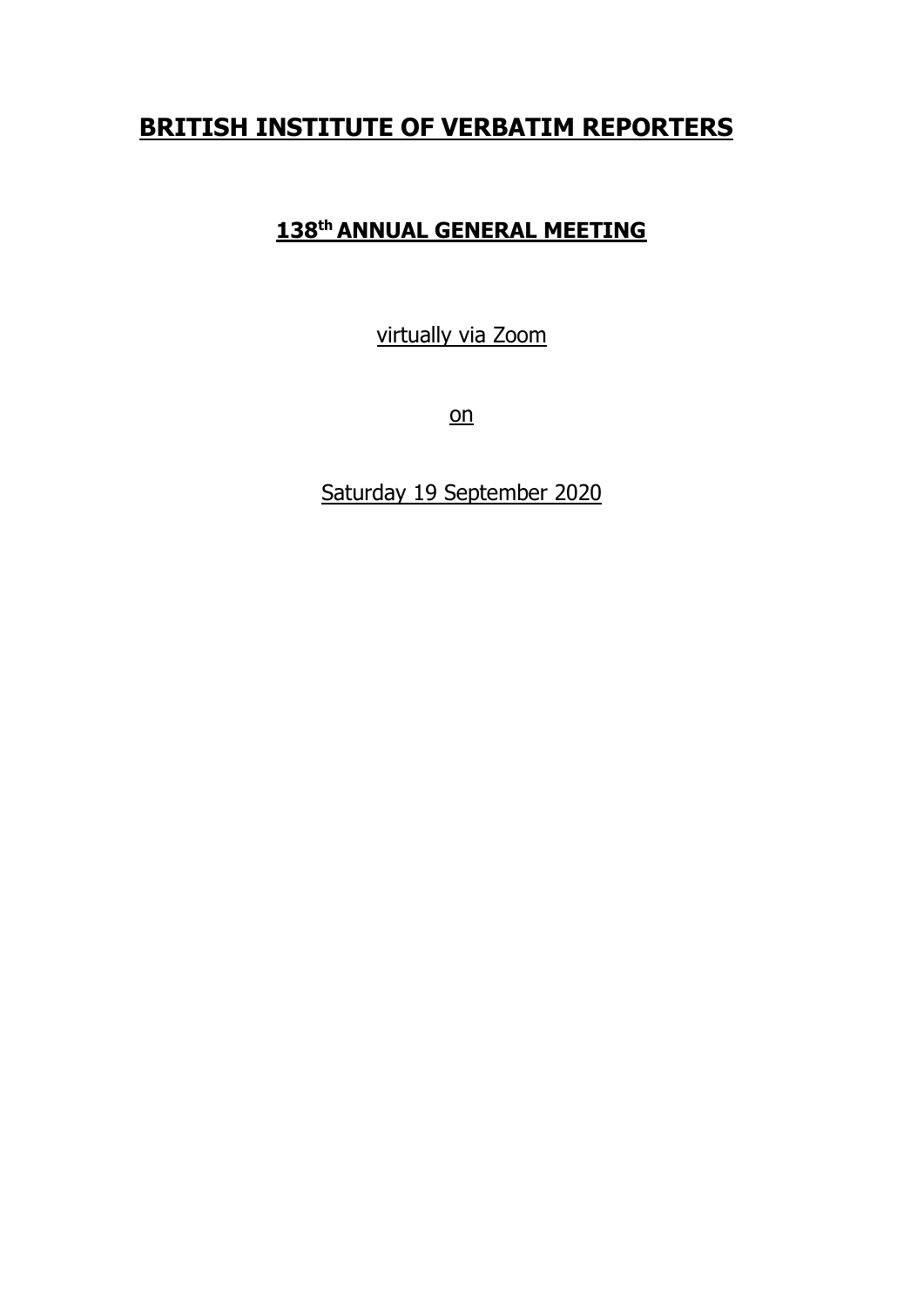#### **MEMBERS PRESENT**:

GEORGINA FORD (PRESIDENT) NICOLE HARRISON (VICE PRESIDENT) ALAN BELL ORLA PEARSON IAN ROBERTS LEAH WILLERSDORF MARY SORENE (SECRETARY/TREASURER)

MELANIE BALL NATALIE BRACKEN HEATHER CASILI VICTORIA DAVIES NICOLA DUTTON MIRELLA FOX SHARON GOULDER SUSAN HUMPHRIES MARY KRELLE RACHEL LLOYD HILARY MACLEAN DEIRDRE O'MALLEY WENDY OSMOND LOUISE PEPPER KATY RYDER MIRIAM WEISINGER SUMANTH NAYAK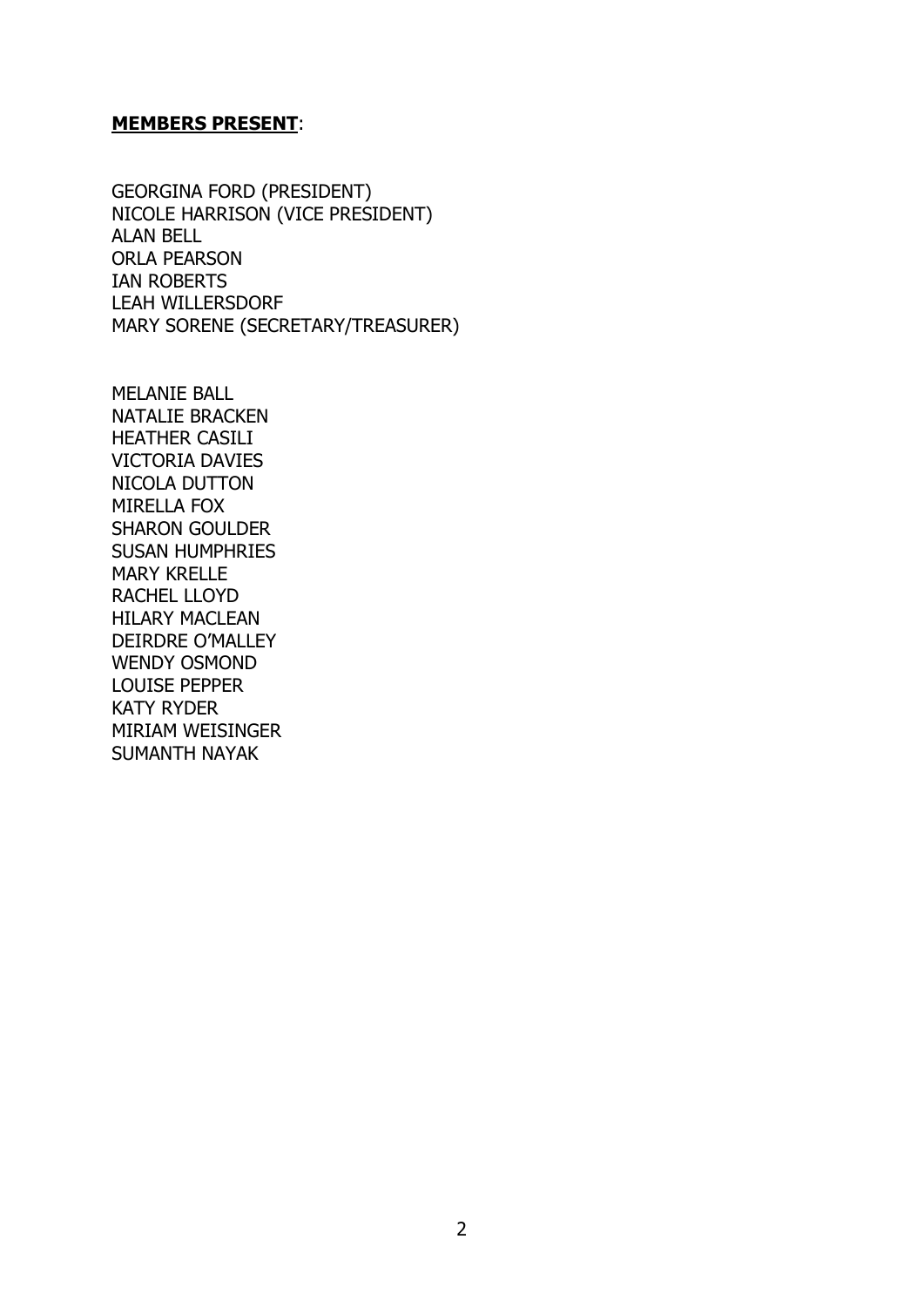## **Welcome and introductions**

THE PRESIDENT: It is 9.30 and I propose we start. Welcome, everybody. Just before we get going properly, I would like to remind you that Mary Krelle is taking the note. When the time comes for any questions, state your name, speak clearly and one person at a time, which, let's admit it, we are the worst when it comes to that. Please observe the Zoom etiquette as previously provided. If anybody is having trouble getting in, obviously, they will not be hearing me say this, but keep trying. Leah is monitoring the situation for us. Thank you, Leah. The Secretary will now read the Notice to open the meeting.

## (SECRETARY DULY READ THE NOTICE)

## **Apologies for Absence**

THE PRESIDENT: Mary Krelle, I think you resume taking the note from this point. Can people hear me okay? I would like to welcome Melanie Ball to the Council. I do not see her on the Zoom call, but she knows she has joined anyway.

Could we have the apologies for absence, please?

THE SECRETARY: The apologies for absence I have received are: Amanda Bavin, Sandra Glenny, Joanne Peter, Rita Fox, Barbara Bennett, Pauline Miller, Maria O'Brien, Andrew Howell, Kath Sykes, Susan McIntyre.

THE PRESIDENT: Do any of the Members have anything to add? Either unmute yourselves or perhaps type it in the chat box for ease of reference.

LEAH WILLERSDORF: May I please just say Miriam is struggling to get on, so could we put her apologies there just in case, please?

THE PRESIDENT: We will note that she is trying to get on.

## **Record of the Last Meeting**

THE PRESIDENT: Now we come to the record of the last meeting, which was circulated to members via the website. Are they agreed and does anybody have anything to raise? Going, going, gone. Is everybody agreed, in that case? I see Victoria nodding. I see Louise in the caption box saying yes. I think I have everybody.

NICOLE HARRISON: If you just go on the reactions and put a thumbs up.

THE PRESIDENT: Put a thumbs up in the box if you agree the previous record. Thanks, Natalie. Is that everybody? What about Sumanth?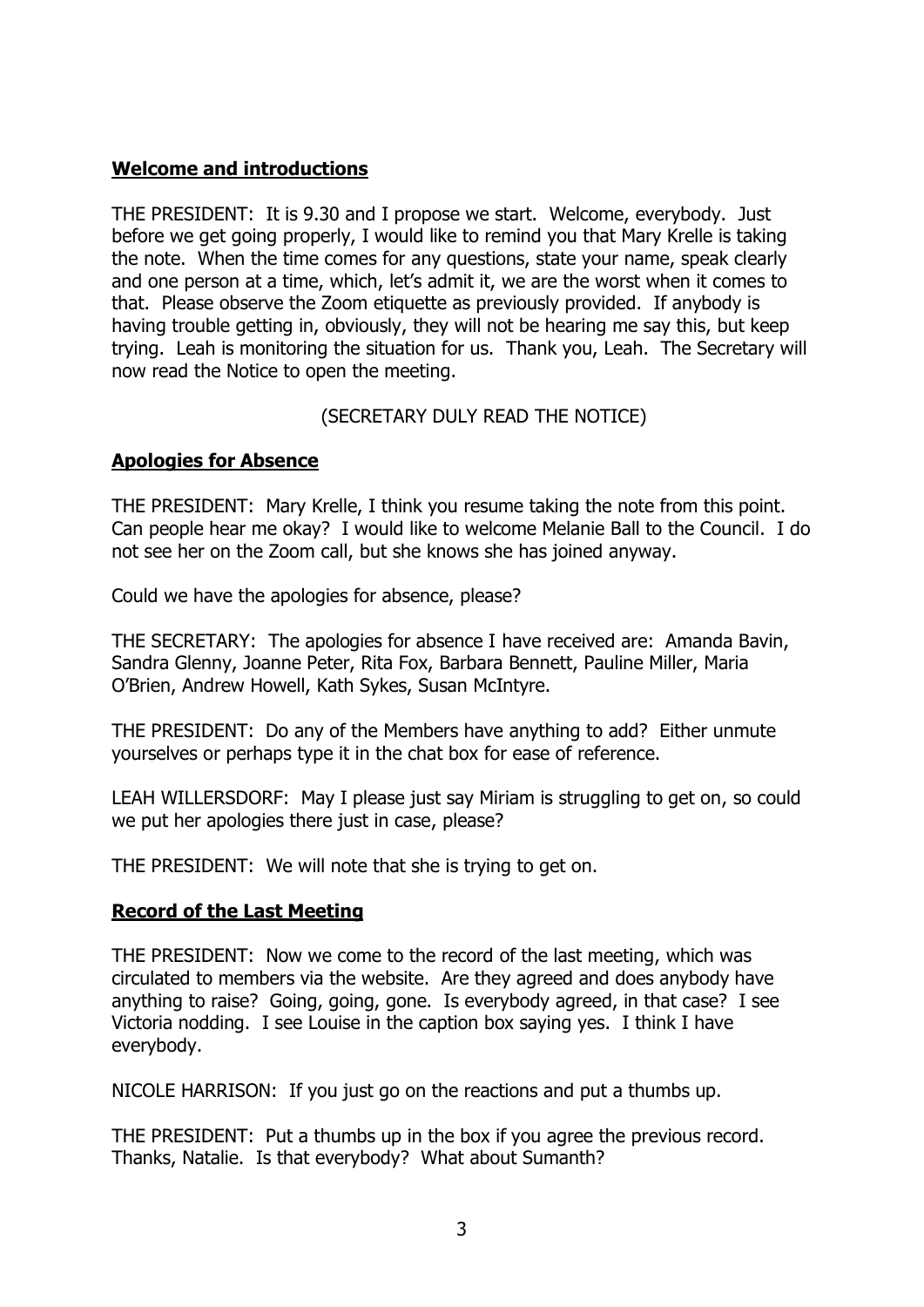THE SECRETARY: It may be as a student he thinks he cannot vote because they cannot vote usually.

THE PRESIDENT: In which case, I will sign the Minutes.

## (THE MINUTES WERE AGREED AND SIGNED BY THE PRESIDENT)

THE PRESIDENT: Now to my very presidential Presidential address, for which I have been told Leah has tissues. Thank you very much, Leah, even though they will have to be virtual tissues. I have not prepared anything much because, much in the way of the year so far, it has all been a bit odd, hasn't it? I think I have done about six months as President. We took the decision very early on to do the AGM by Zoom, and it all feels extremely strange and weird not having you all here, trying to pick somebody on the screen to look at. What I would like to say is it has been very tough for everybody, and I really hope people are starting to feel better. Of course, this morning we woke up to the news that there may be another lockdown because Boris, in his wisdom, has decided that we might need to do that. I know some of you are living in the parts of the country that are affected by local lockdowns already. I hope you are getting through it and finding ways to work. It has been horrific. I do not really know what else I can say to make people feel better, but we have been pulling through. I think the afternoon teas have been a very good source of contact for us. Mary has been wonderful. She has been at every single tea, with her crumpets, keeping us in line.

So, what is there for the future? The things that we have planned include examinations tomorrow. We will be doing our new style of membership exams. Please bear with us those of you who are talking them because we are doing these virtually as well and we are finding our way through. It is not going to be easy, so please bear with us. Moving forward, we want to be able to go back to doing the exams in person because I think it will be easier. I would encourage everybody to think about scaling up and moving into doing real time. The captioners among us have had a really good run at getting used to using Zoom for our clients. There has been a lot of work coming in for the captioning side of things. For those of you who have not yet moved into real time, please reach out, and any of us will help you to improve your notes to get you doing real time. You may not feel you want to move into captioning, but if you become a real-time writer you are giving yourselves a good advantage in the workplace for court reporting as well because a lot of the hearings are being done online. They also want the real time because it helps them to follow along if they lose the connection for some reason. I propose that we do some workshops to improve people's output, so please get in touch with Mary in the first instance, or myself, if you have any other questions, and we will see about arranging some online workshops to that end.

With regards to moving forward with what Council is doing, we really could do with more people joining Council. It is a big commitment, but now we are doing things online it is so much easier for us to connect. We do not have to travel around the country to each other's houses like we used to. We are a very small Council and we really need more people to help. Mel, I know you are not here at the moment, but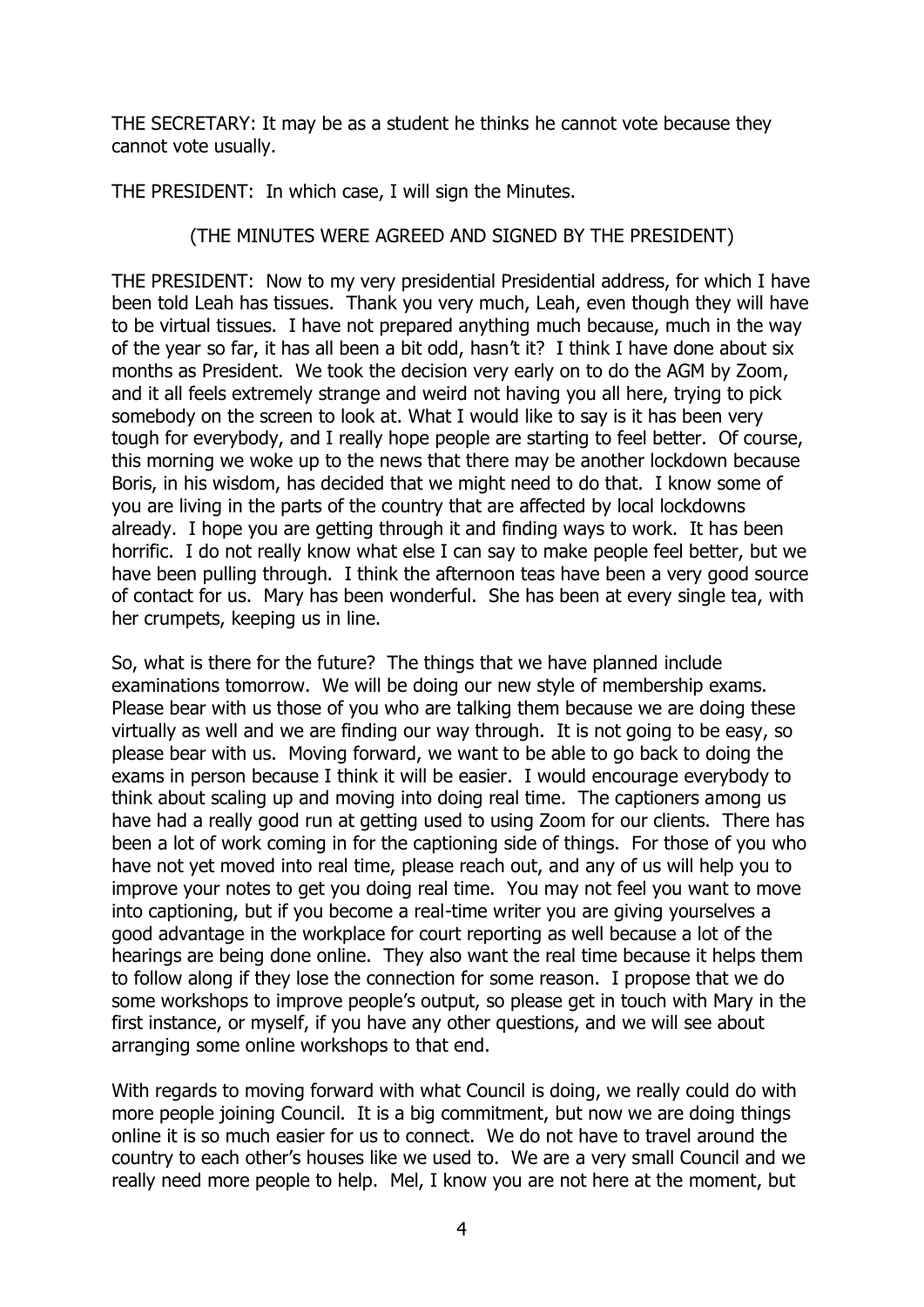thank you so much for joining us. We really need more people because otherwise as Council we become stale and we need fresh input and fresh ideas. We get very complacent and one track. Sometimes it just needs a new idea to come in to revitalise us, especially when we have all been having issues with our own confidence around this Covid time. That is something that Lucy will be talking about later; how to steer us through this time and how to move on.

I do not think I have anything else I want to say with regards to my address. As I say, it has been a really strange time, but we are here to help you, so if anybody has anything that they want to raise personally or as a group that we want to discuss around mental health issues, if someone is feeling very depressed, you do not have to go through it alone: please contact us and let us help you.

#### **The Betty Willett Award**

With that in mind, I am going to shut up now so we can move on to the very next item on the agenda, which is indeed the Betty Willett Award. I am going to read out the nomination missing out the name of the person who has been nominated - and I will announce that at the end - because I think that is going to be quite fun. This is from the nominator, who I will not name either.

"I would like to nominate [ ] for this award." I am going to change the pronoun as well. "They are truly the most genuine and friendly stenographer in the UK; they are so welcoming and helpful especially to any new STT reporters. They have a breadth (and years!) of knowledge that is unsurpassed. They are extremely supportive by their very nature. They were extremely supportive in a team environment at the BBC and remain so in the (competitive) freelance world."

I think you may have quite a good idea who that is now so I shall name the person. The person who has won the Betty Willett award is none other than our very own Andrew Howell.

The rest of the nomination goes: "Specifically, Andrew has helped new reporters by taking the time and patience to explain how different software interacts. He has an encouraging way about him, with only positive things to say about everyone, and the industry itself. He is always keen to discuss stenography with management (pre-2000 at the BBC) and with clients in the freelance world and stresses our "worth" and expertise. He will "speak up" for reporters when it is required. I can't give any more specifics on this one instance as it would break client confidentiality, but he will act on behalf of all stenographers and in all their best interests.

"In April 2019, he gave a student a stenography machine. A selfless gesture. In August 2020, Andrew was the first person there to congratulate Leah when she passed her RPR exam. He likes to keep the profile of others high. Andrew has a working knowledge of most types of software and set up the Facebook Text on Top users' page, which is used by lots of people across the industry (including in the US and other countries, by the way). He is the expert when it comes to all things Stenograph/CaseCatalyst. In 2018-2019, Andrew took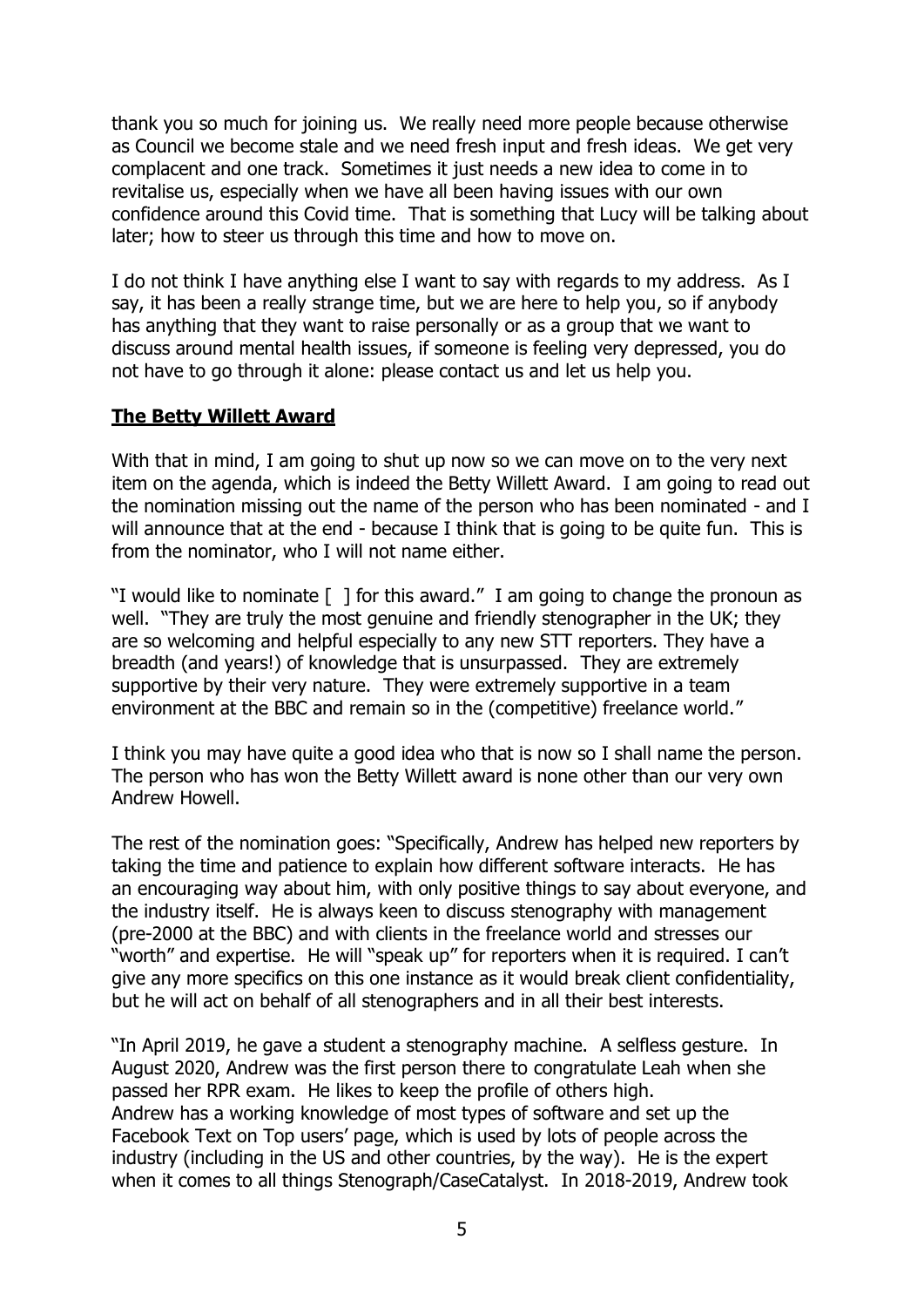the time to explain on Facebook that CC needs wrap margins ticked so it becomes a continuous line of text for the purposes of Streamtext. This directly helped a new reporter with her work. He takes it upon himself to become a super-user and has many tips and tricks. Andrew doesn't get involved in the politics of the freelance world and remains neutral - which I know from personal experience can be extremely difficult. Over the years, he has taught and passed on his knowledge of: KLive," (I have no idea what that is) "OpenWrite, Text on Top, CaseCatalyst and appeared at BIVR events. He captioned the BAW in 2018, always with smiles, hugs and coffee!"

LEAH WILLERSDORF: And biscuits!

THE SECRETARY: The award has been received by our member and we were hoping to get a photograph of him holding it but so far it has not come in. His email response when I wrote to tell him that he had not only been nominated but was the successful recipient was: "OMG, that's FANTASTIC! Thank you! That's really quite an honour." And when it was received: "It's FANTASTIC. It's a beautiful award. I'm really honoured. It's wonderful. And a lovely thing for Amanda Bavin to write all that. Just super."

THE PRESIDENT: With that, does anybody have any questions or comments? When we eventually get a picture of Andrew with his award, we will pass it round to everybody so you can see it. We will put it on the Facebook page and email it out to members. Does anybody have any questions or comments?

VICTORIA DAVIES: That was a really good nomination by Amanda and it is really well-deserved. I think everyone would agree he is one of the nicest people in the profession.

THE PRESIDENT: I totally agree. He really does deserve it. He has been amazing. Personal interactions with him are just --- he is just a lovely person to be around full stop, quite frankly. I am really sad he is not joining us today, but, as Amanda said, he does not tend to get involved in the politics side of things.

LEAH WILLERSDORF: I reckon he probably cried when he got it. I did speak to him yesterday but I did not ask him. He was quite close to Betty as well, I think.

THE PRESIDENT: That makes it extra special, I think.

THE SECRETARY: Could I just add that he was sworn to secrecy until after today. I said he could boast about it to his heart's content after the AGM but he had to keep it quiet.

THE PRESIDENT: He has done very well keeping it quiet.

THE SECRETARY: Even from Leah.

THE PRESIDENT: Could I ask for the Treasurer's Report, please?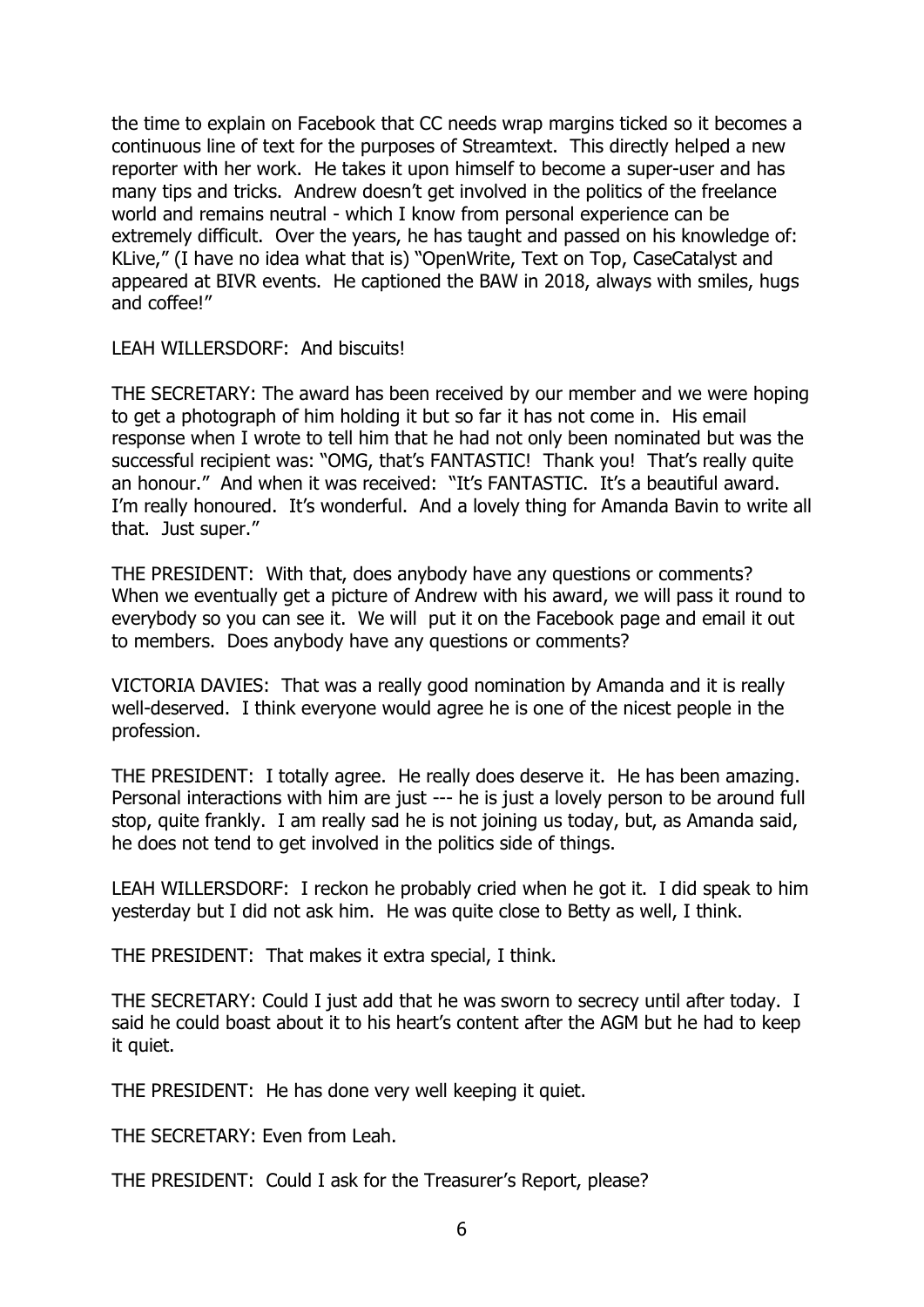## **The Treasurer's Report**

THE SECRETARY: The Treasurer's Report was sent to you by post. I will put it on the screen. Can people see it? As I say, this is just the boring figures. I will go slowly through them. I am trying to get it to fit the screen because it is so long. The bottom line is we get money in, we pay money out. Fortunately, we have a little bit in reserve. I do not know if anybody wants to ask about the accounts, but you can see the figures there. I put everything into a separate line with different colours so that you know exactly what is spent and what has come in. Some things we get in advance for the year. The ID cards were already paid for. Do not forget these are for 2019 because we are always a year behind with accounts. Does anybody have any questions and are they approved? May I stop sharing the screen? I do not have to put the resolutions up if people have read them in their Notice.

THE PRESIDENT: Have people read the resolutions or would you like me to read them out to you? Would that be easier than Mary sharing the screen?

THE SECRETARY: I can read them out but it is much easier to see them.

THE PRESIDENT: I can, no problem, it is just it can take a few moments to get them up. I need people to say that they approve the accounts because I have to file them at Companies House and I cannot do that until they are approved at the AGM.

NICOLE HARRISON: Can we all put a thumbs up and we take a picture of it?

## (REPORT AND ACCOUNTS WERE DULY APPROVED)

## **Special Resolutions**

THE PRESIDENT: That is all approved. We now come to the Special Resolutions. Mary, can you try and put them up on the screen?

THE SECRETARY: I can. I have got 1 ready.

THE PRESIDENT: Moving on to the Special Resolutions now, can people see Mary's screen share?

THE SECRETARY: Moving on then to Special Resolution 1 which is: "To consider, and if thought fit, to pass a Special Resolution regarding changing the Memorandum & Articles of Association, Article 20, to change the term of office of President from one year to two years, with a minimum of one year as follows:" Then it gives the current wording of Article 20 and, if I just scroll down a little further, because this seems to be very large, in red is the change. "for a minimum term of one year" and "shall not be eligible for re-election for a period of two years after the termination of their term of office".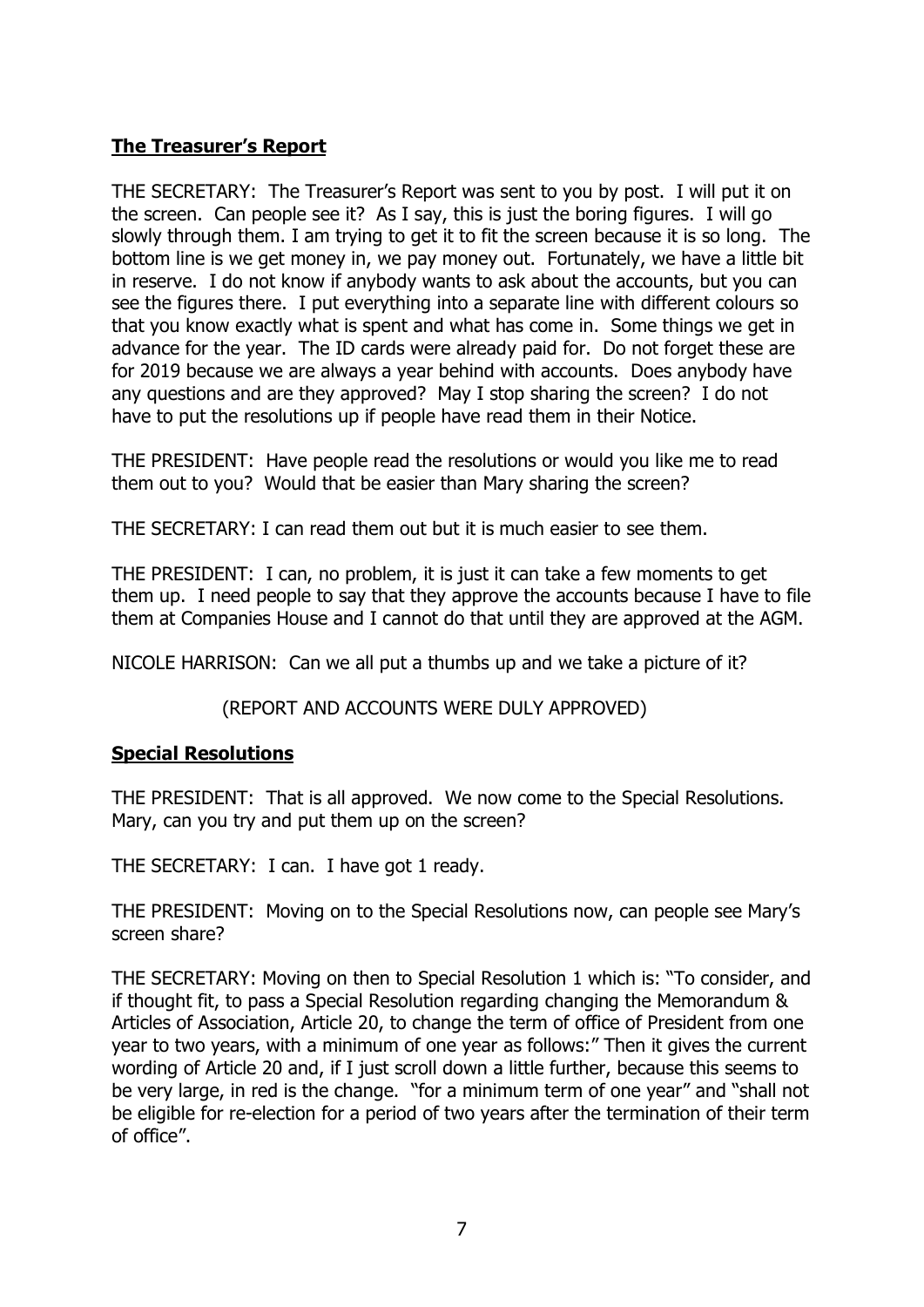LOUISE PEPPER: Can I ask a question? I am just wondering what was the thought process behind this change. Why do we want to change it from one year to two years?

THE PRESIDENT: Simply because we are really low on numbers. The way we were rotating people in and out, it was just getting ridiculous. We do not have enough people on Council to follow those terms. Also, when we hold the BAW, because that is every two years and because we start planning the year before, it is easier if the person who started planning then carries it through to the BAW. It is a combination of the two things. It seemed sensible to change the term.

LOUISE PEPPER: Thank you.

LEAH WILLERSDORF: May I add to that? Also, it is an optional two years, so at the end of the first year, if that person feels like they do not want to carry on for the presidency into the second year, for whatever reason, they do not have to and we just hold another election. It not compulsory for that President doing two years; it is purely at their discretion.

THE PRESIDENT: Exactly. If we end up with more members on Council, people can say, "I only need to do it for one year," or if someone feels they cannot carry on for two years we will hold elections in the normal way.

LEAH WILLERSDORF: It also saves doing another Special Resolution every year to get a President to stand again.

THE PRESIDENT: Natalie next, please.

NATALIE BRACKEN: You are saying that you have got problems with numbers and things, I do not know, am I reading this the wrong way round, maths was never my strong point, but could it not be for a period of one year? Sorry, I cannot see the old wording. Was it three years before?

THE SECRETARY: No, it was one.

NATALIE BRACKEN: I am talking about the second part, "for a period of three years after the termination of their office", can it not be for a period of one year after their office? Say they did not do it for a year they could come back the following year. Doesn't that help a bit more? You can leave it as two obviously, but do you understand what I mean?

THE PRESIDENT: We follow what you are saying. Go ahead, Nicole.

NICOLE HARRISON: I am done.

THE PRESIDENT: We reduced that term down to two years.

NATALIE BRACKEN: Would you not consider reducing it down to one?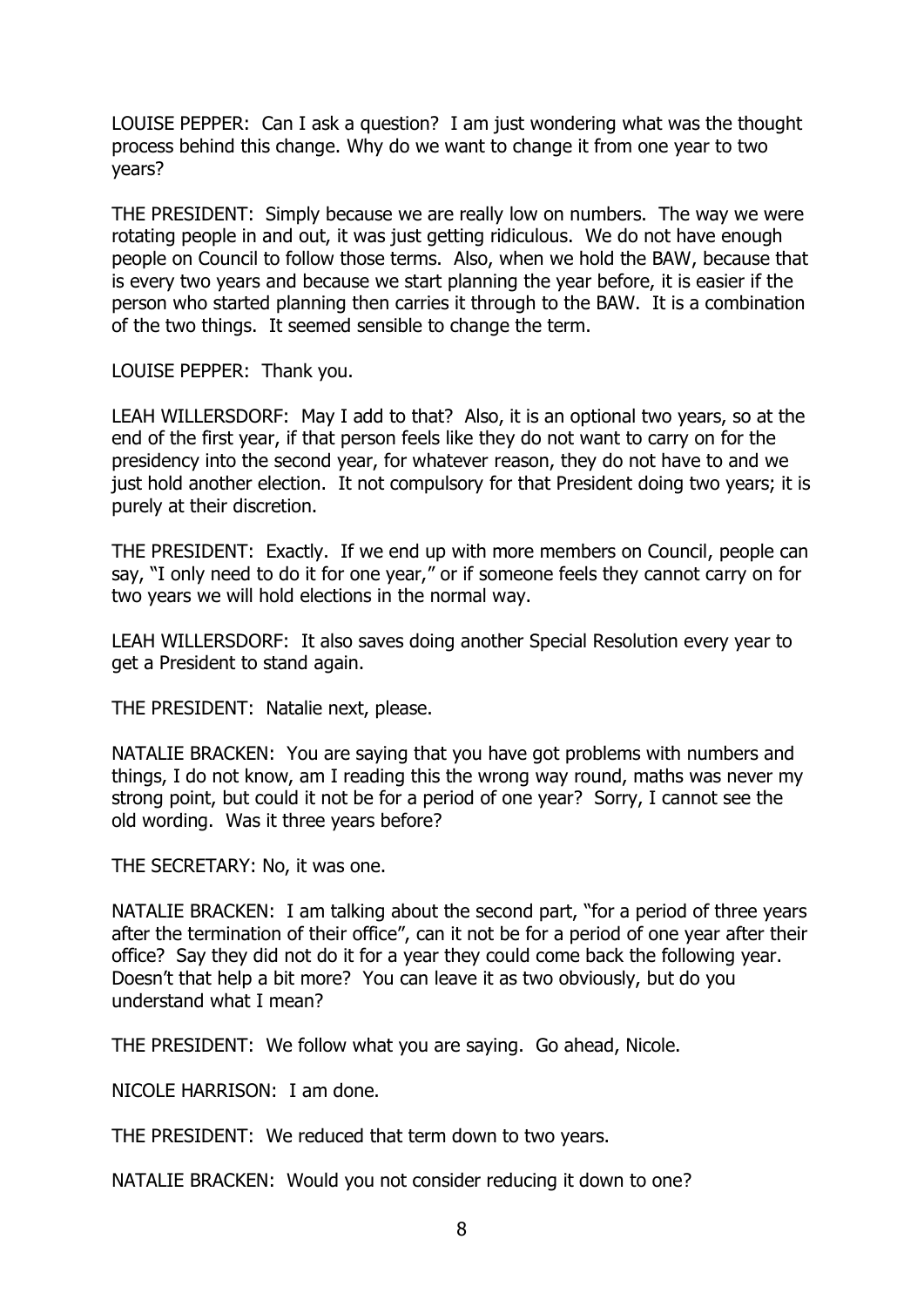NICOLE HARRISON: I think what you are trying to say, Natalie, is a past President being able to come back after one year as opposed to three years, instead of having a President for two years. Correct?

NATALIE BRACKEN: Yes, correct.

LEAH WILLERSDORF: I was just thinking, because we are also changing - I do not know if we have done it yet, I was not particularly concentrating, but we are also doing another Special Resolution where --- now I have lost my train of thought. Say, for example, I did three years and then if I was to do another year, a year off, with what you are saying, Natalie, that would allow me to come back on the year after and, quite frankly, I would not have done that. That is me. I am not explaining it very well. I think there needs to be more than a one-year break after a presidency for that President. That is my opinion.

NICOLE HARRISON: Also, we need some new people on and new blood and what have you. If we go by the suggestion you have made, Natalie, it is going to be a year off, year on, year off, year on.

NATALIE BRACKEN: But it would not necessarily mean that they would be voted back on it, would it? It would just mean they were eligible. Say there was work they were doing in their year that they had not quite finished that then somebody else took over for a year, I do not know. It was just to help you guys. It is just a suggestion, but that is fine to stick with the two.

ORLA PEARSON: I think it is a good idea because it is up to the President if they want to come back. It is not like they are forced to come back after a year. It would just be if they chose to come back after a year and wanted to finish off or other people felt they would be good to go again. It is all in the person's choice. We would not have made you come back and do another two years. It would be just like, "No, I am not up for it. I need another year off." But someone else might think, "I'm not done yet." I think it is a really good idea and I think putting it in is not going to create problems. You just say, "No, I don't want to come back," but it gives more flexibility than we have now.

THE PRESIDENT: May I ask Mary going back into pre-history why was it set up like this in the first place? Just out of interest. We have all walked into this and the way it has been done, and I am just wondering what the rationale was for it.

THE SECRETARY: No, but it seems to be fairly common in Memorandums and Articles of Association in the past and, of course, the new Memorandums and Articles of Association are quite different and you only have to have one Director now and you do not have to have a Secretary. These are the rules over and above that. It is really a question of choice. Shall we just hold that for the moment and look at the next resolution, because it is all part and parcel of the same thing? I do not want it to be misunderstood.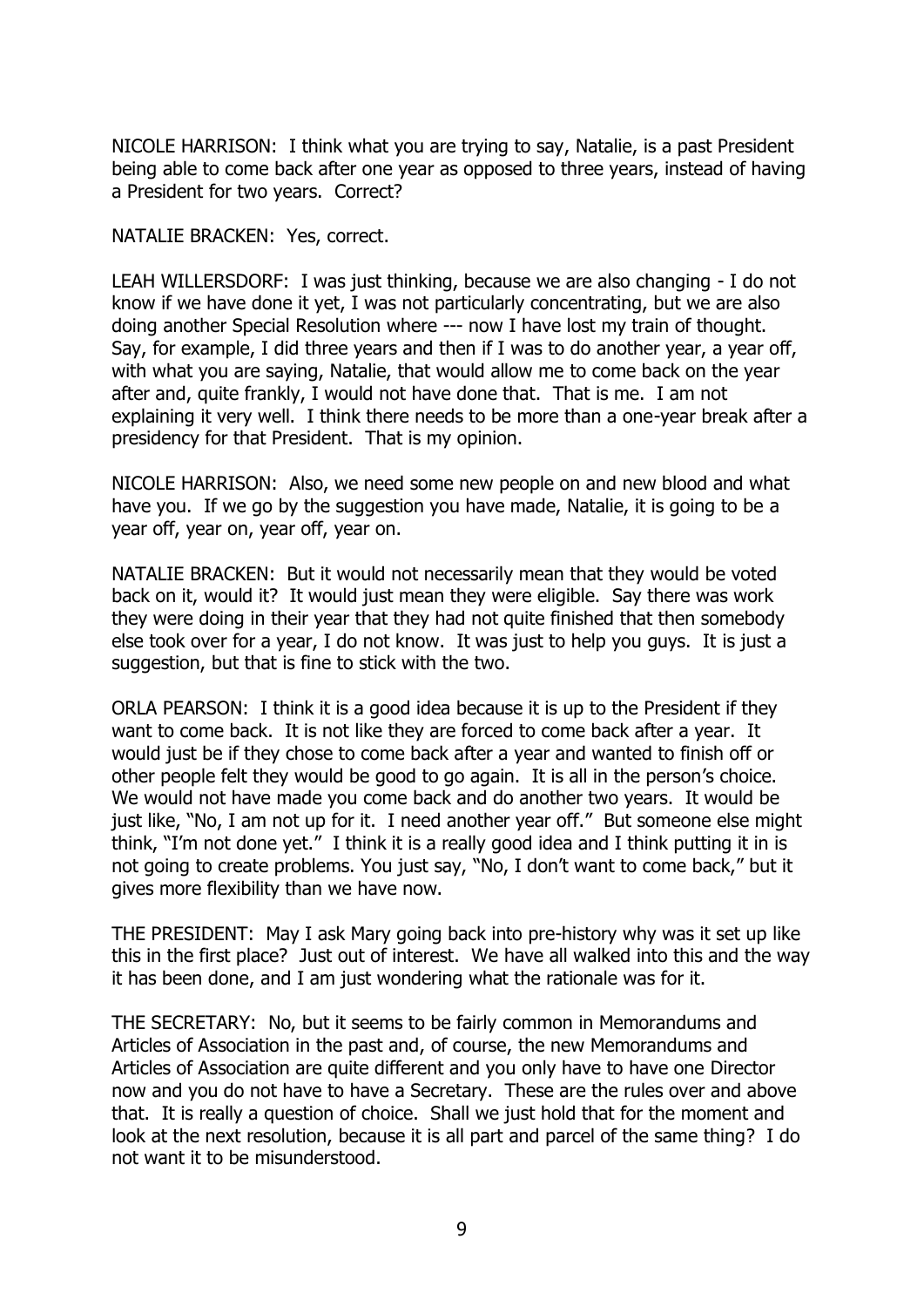LEAH WILLERSDORF: I think it also goes back to a time when there were 15 people on Council.

NICOLE HARRISON: I think a lot of this is due to we used to have a much bigger Council and now we have shrunk and that is why. The plea we have from the President is we would love more people to be on Council.

THE SECRETARY: I am sorry, I cannot get that second one up. I am going to have to change sticks because that one says the document is corrupt.

THE PRESIDENT: Do you want me to read it out? The second one is the one electing the President for two years. They are slightly in reverse order because of the way the numbers run in the Memorandum & Articles. What Resolution 1 is about is when a person is eligible for presidency again after they have had their two-year term, and that is coming next in Resolution 2, that we are asking to change that. I do not mind reading it out.

Resolution number 2 is to change the current wording that, "At the Annual General Meeting of the Institute, it shall elect its Council and the President for the ensuing year", and we are saying "elect its Council Members for the following year and the President for the ensuing two years", and, "If at the end of the first year, the President opts not to continue in post, a new President shall be elected at that AGM. Such election shall be by a simple majority of the votes cast at the meeting." Those two go hand-in-hand. Madam President, how do you want to go?

THE PRESIDENT: If everybody is agreeing that we should just have the one-year term and everybody is eligible, do we still want to have the President for two years or do we just have everybody eligible on Council every single year, because then we can just do away with all of those and have an election every single year?

VICTORIA DAVIES: Could I agree with that, Georgina. I think a two-year term is better than a one-year term and everyone should be eligible who is on Council.

NICOLE HARRISON: I think the reason why things changed, from my memory, is electing someone on two years is, "Woah, we don't want two years because it is a lot of our time and effort." That is why when we did the Special Resolutions for Leah, with all the changes and stuff being made, it was good to have that one person with consistency throughout. Some people just think, "I don't want to dedicate the two years," albeit you are still on Council, still doing things, but it is that thought process, whereas we did not do Special Resolutions or anything like that. I did the BAW and that was one of the things I said because if you have got a year you are not doing it but you are planning it to then to move forward it is better for two years, but some people think, "I don't want to do the two years," because it is too much of a commitment for them with all their other work. Do not forget, we do not get paid for this. It is all our own time. It is a good thing to do and it is great to have it on your CV. I think having the two years is the best way forward for this.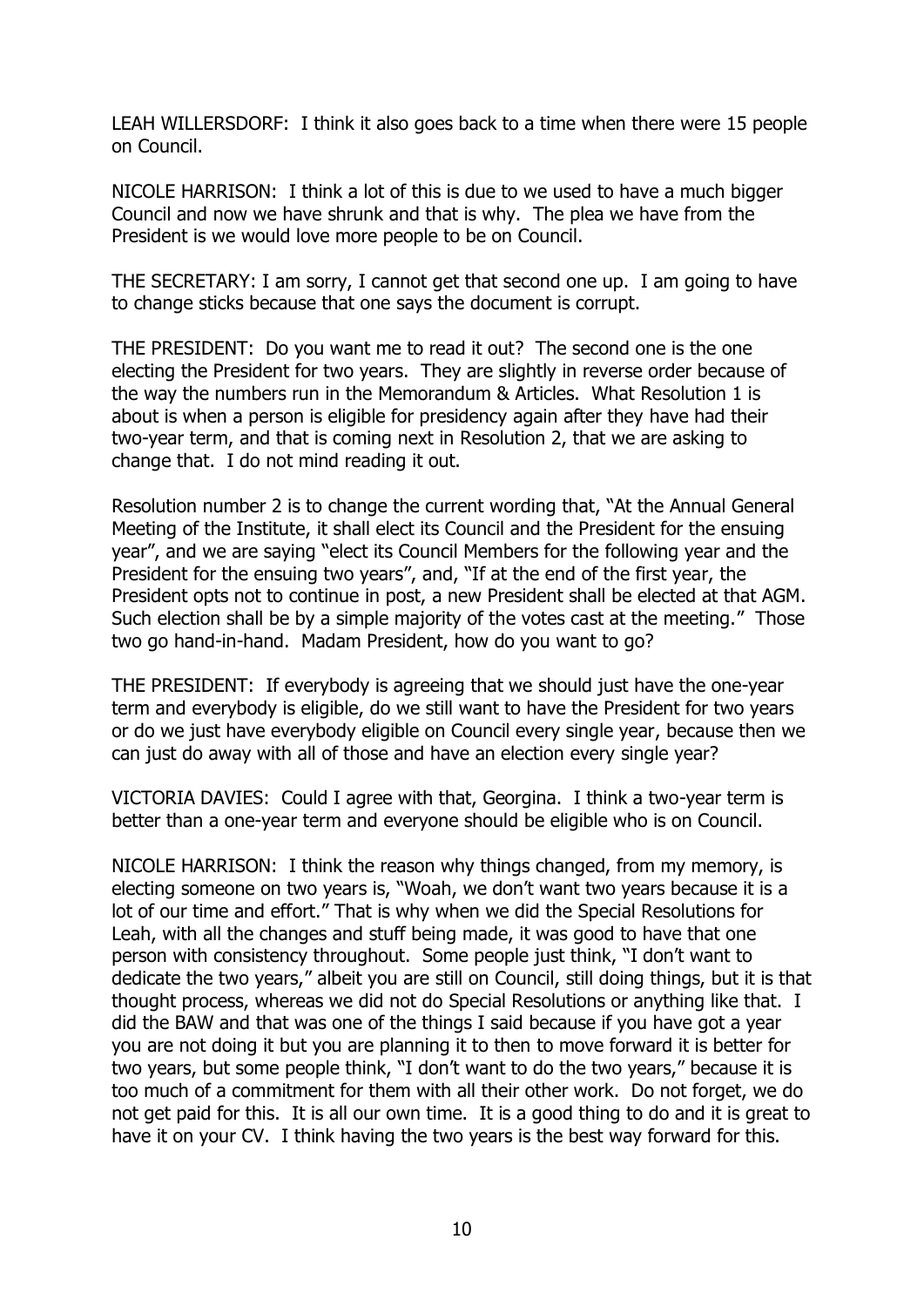VICTORIA DAVIES: Why do we not say it is a minimum of one year and a maximum of two?

ALAN BELL: I think that is what we have said.

VICTORIA DAVIES: I thought that is what Nicole was saying it should not be.

THE SECRETARY: You did seem to say that, that people might think, "I don't want to do two years."

ALAN BELL: You can do one.

NICOLE HARRISON: You have the option of doing one.

VICTORIA DAVIES: It is a minimum of one and a maximum of two.

NICOLE HARRISON: You have that choice to go forward, to stay on if you want to. That is all we are saying.

ALAN BELL: That is what the resolution says.

LEAH WILLERSDORF: That is the second resolution. There are two resolutions. There is one to have the time period between when your presidency stops to the time period when you are eligible to stand again. That is one. The second one - this is how I understand it - is to change it from the minimum of one to a maximum of two. There are two different resolutions.

NICOLE HARRISON: Thank you, Leah. You are much more eloquent than I am.

LEAH WILLERSDORF: It gets confusing because the Articles are quite wordy in the way they have been written.

THE PRESIDENT: They are ridiculously wordy.

LEAH WILLERSDORF: We have had quite a few laughs over the way they have been worded. We have tried to make it a bit simpler.

THE PRESIDENT: Natalie has suggested we use the love heart icon when we want to speak. That might be quite helpful. Thank you, Natalie.

LEAH WILLERSDORF: And also say our names before we speak.

THE PRESIDENT: I suggest that we scrap Resolution 1 if we are going to have everybody eligible every year.

THE SECRETARY: Effectively, you have to delete that Article if that is the view.

THE PRESIDENT: So the new suggestion ---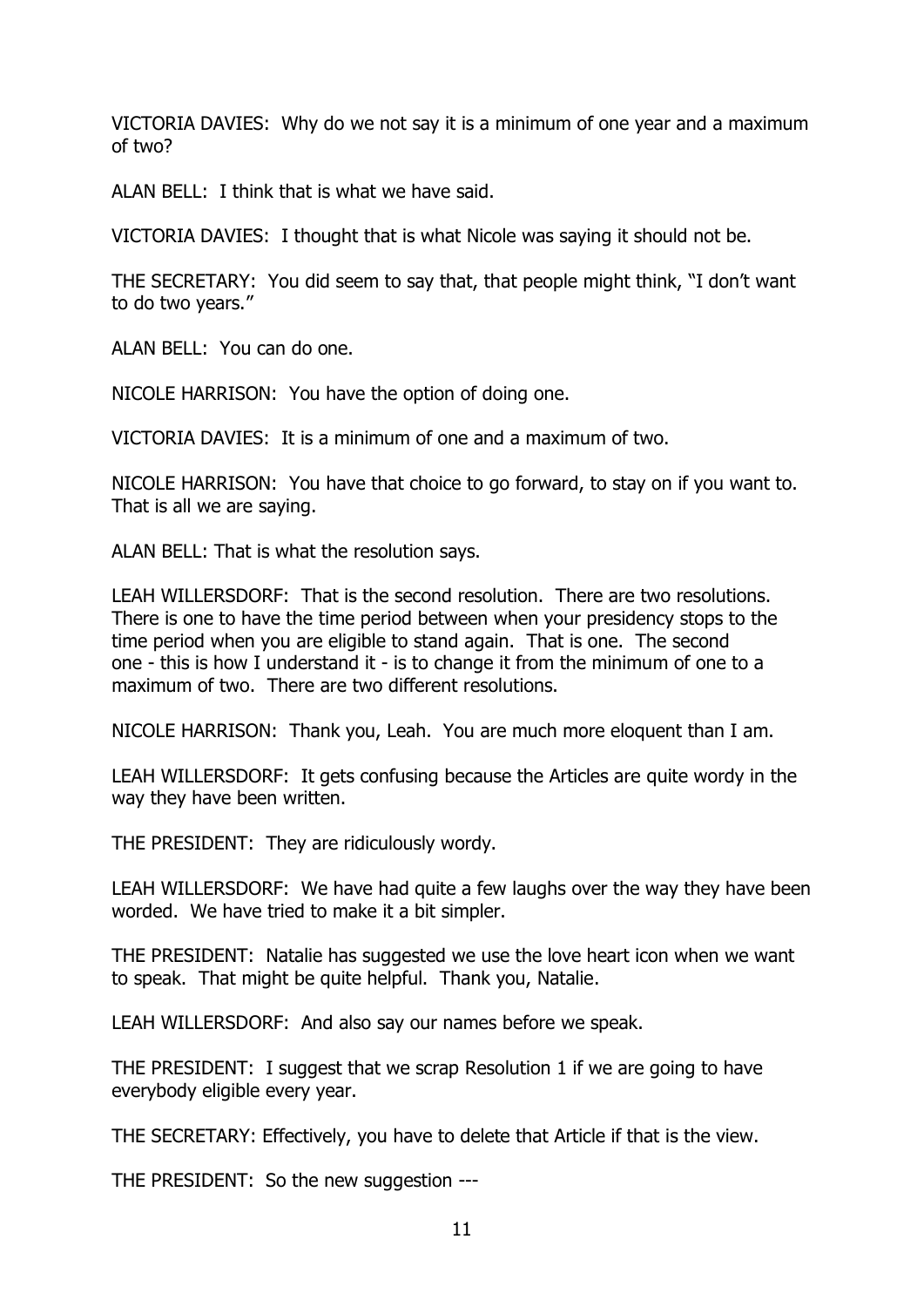LEAH WILLERSDORF: Can I throw a spanner in the works? Doesn't it have to be voted by the whole of the membership to change it, not just those who are here?

THE SECRETARY: The Special Resolution goes to the whole of the membership.

LEAH WILLERSDORF: We are about to try to amend it without the whole membership.

THE SECRETARY: I think, strictly speaking, that resolution falls if it is not agreed. We do of course have some ballots that have come in via email or post and they will be added to the votes.

LEAH WILLERSDORF: What I am saying though is even though we have those, it is still not a new resolution that is going to the whole membership. What you have just said is it has to fall if it is not agreed.

THE PRESIDENT: We will have to send around a new one. If people agree that this resolution falls, we will have to formulate a new one in its place which we can then send round to everybody.

LEAH WILLERSDORF: We can probably have a quick EGM to say yea or nay, like we did last Saturday.

THE SECRETARY: I think that is possibly the simplest way.

THE PRESIDENT: Could we have a show of hands?

THE SECRETARY: It was going to be in the chat box. You were supposed to send your votes through to me only. Somehow you can do that.

THE PRESIDENT: Could people message Mary privately, What we are doing is voting on whether or not the first resolution falls and then we as Council make a new one and send it round for you to consider. If you agree that resolution 1 falls, could you please message Mary privately in the chat box with yes or no?

LEAH WILLERSDORF: Can I double check, that resolution is the one that changes the length of time between a presidency stopping and being eligible to stand again?

VICTORIA DAVIES: Why is this falling? Has somebody spoken against it?

IAN ROBERTS: I thought that was you, Victoria.

THE PRESIDENT: You were saying that people should be eligible every single year.

VICTORIA DAVIES: I do not remember that.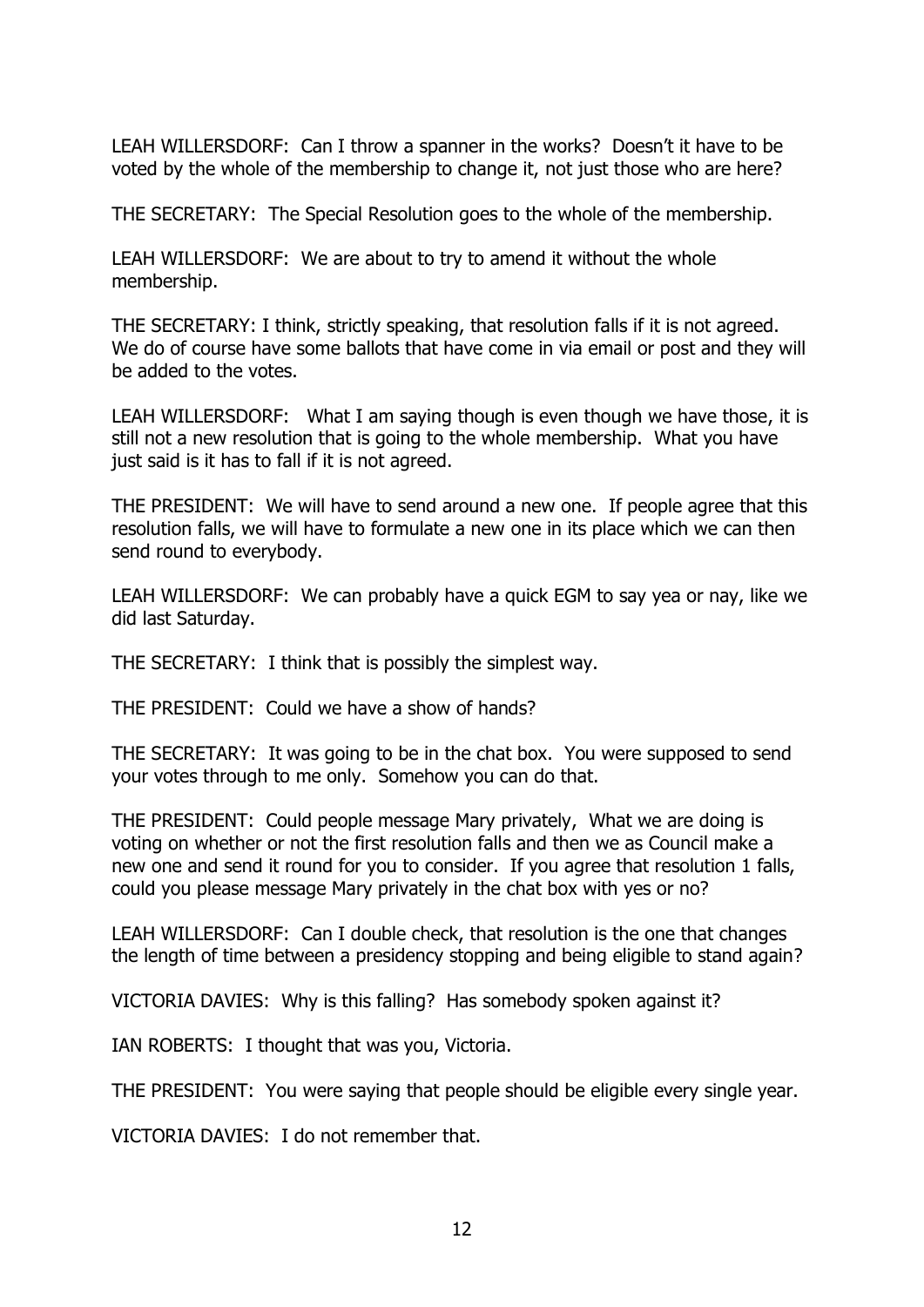LEAH WILLERSDORF: That is what I mean. I think the two got convoluted in together at some point there.

VICTORIA DAVIES: What are we voting for, they should be eligible after how long? One year.

THE PRESIDENT: If you are on Council, you are eligible every single year.

WENDY OSMOND: Can I make a suggestion? Rather than voting that it falls, should we not just vote for or against the resolution? It is a bit confusing.

THE SECRETARY: If you go back to this first resolution, it is that, "The President shall hold the office for a minimum term of one year and shall not be eligible for re-election for a period of two years after the termination of their term of office." That is effectively what you are voting for or against.

THE PRESIDENT: If we want to change it so that it is every single year you are eligible ---

THE SECRETARY: It is confusing to start changing the wording. The vote should be on the resolution as it has been ---

THE PRESIDENT: I had not finished. That means that you disagree with that resolution if you think people should be eligible every single year. That means you are against that resolution.

LEAH WILLERSDORF: That is taking on what Wendy Osmond just said, so either vote yes or no and then it just goes. Gotcha. We get there in the end.

THE SECRETARY: If you are voting for it, you say yes. If you are voting against it, you say no, and, effectively, that falls. Send me your votes please. If you have already voted via email then, strictly speaking, you should not be voting again.

MELANIE BALL: Can I just ask, I voted one way but obviously we had not had this debate about changing it to the one year from the two years.

THE SECRETARY: I was just thinking if people wished to change their mind, perhaps put a note in to say change of mind. It is a private vote. It is just going to come through to me only.

LEAH WILLERSDORF: Does that not include the whole of the membership who have not been included?

THE SECRETARY: Leah, we are voting for or against the Special Resolution that is on the table. Nothing else.

LEAH WILLERSDORF: Melanie has just said she has voted via email and now we have had a discussion, she might want to change.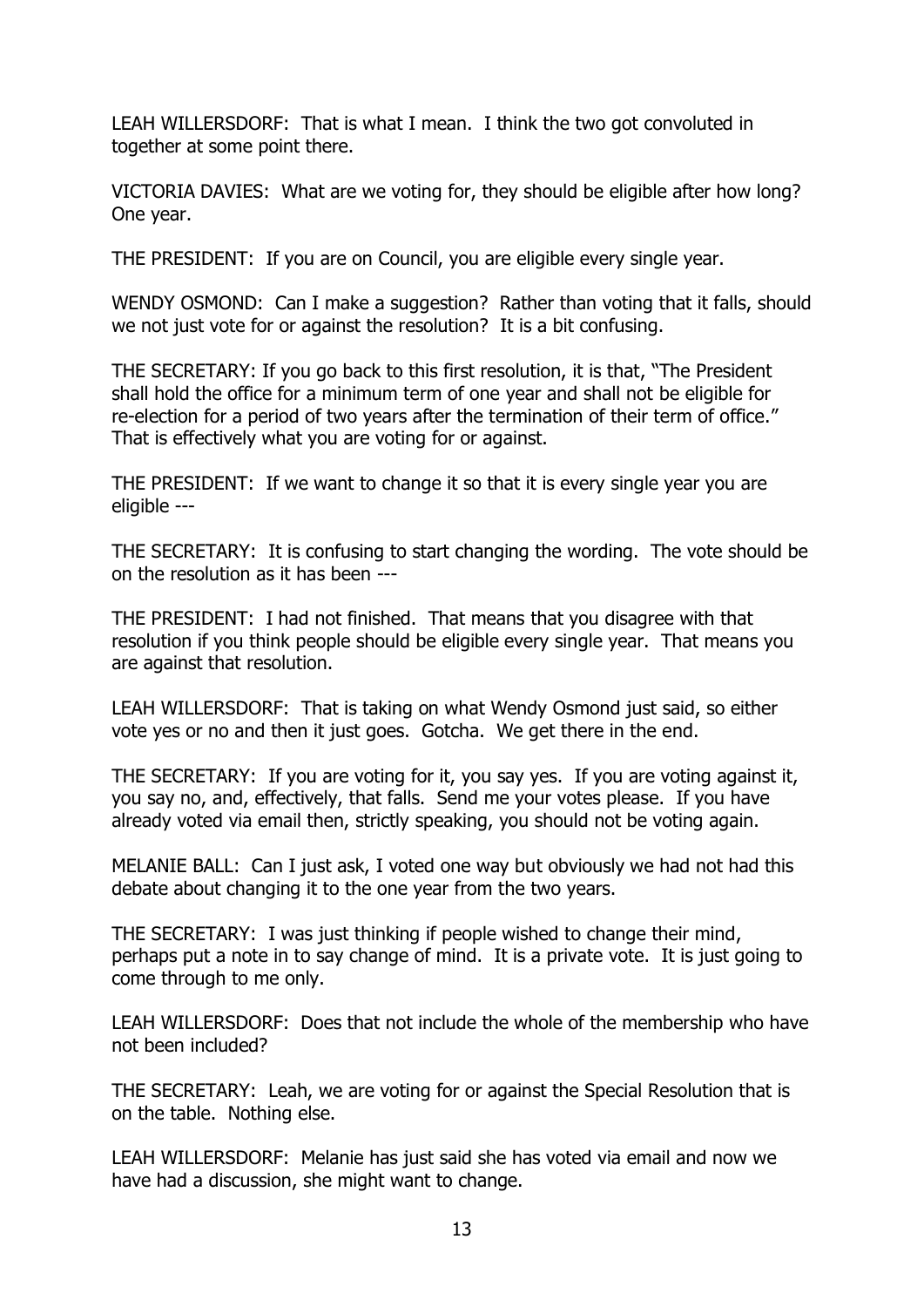THE SECRETARY: You mean she wishes to change her mind from the way she voted?

LEAH WILLERSDORF: And so might other people. Sorry, I am just playing devil's advocate.

THE SECRETARY: We can only take the votes of the people who are present.

NATALIE BRACKEN: The thing is the people who voted beforehand have not heard this discussion today and so they are voting on a different premise to what we are going to be voting on. My view is that we vote on it, ignoring anything that we have all said. I would be happy to vote in favour but then to have a Special Resolution to change it down the line or something to do it for every year. Basically we are arguing - I mean discussing - about a year. I just think otherwise it is not going to be a valid vote for people who voted before today. That is just my view.

NICOLE HARRISON: I think what is being said is we are not changing it.

THE PRESIDENT: Correct me if I am wrong, Mary, but the voting on anything we raise here and vote on is a vote of the people who are present here?

THE SECRETARY: Yes, but it does include the votes we have had previously by ballot and, while they have not heard the discussion, they have read the resolution and it is just that resolution we are voting on. It eithers stays the same as it is now, which is you cannot stand again for three years, or we vote that it changes to two years.

THE PRESIDENT: So we are not voting on what we are changing it to? We are just voting on what is on the paper here now. After that, depending on which way it goes, we send out new wording to everybody to vote on. The votes that people have already had will still stand because they are voting on the paper here.

LEAH WILLERSDORF: Got you. Sorry to confuse matters.

IAN ROBERTS: It does not really matter what the result of this vote is. We are having an EGM in a couple of weeks anyway for the new one we are going to write.

THE SECRETARY: We have to give 21 days' notice. It is either we abandon this Special Resolution ---

IAN ROBERTS: Yes.

THE SECRETARY: We vote on it or we abandon it.

THE PRESIDENT: If people feel very strongly that we need to re-word it as it is from here and send out the new re-wording for people to vote on, perhaps the easiest thing would be to abandon voting on this resolution right now.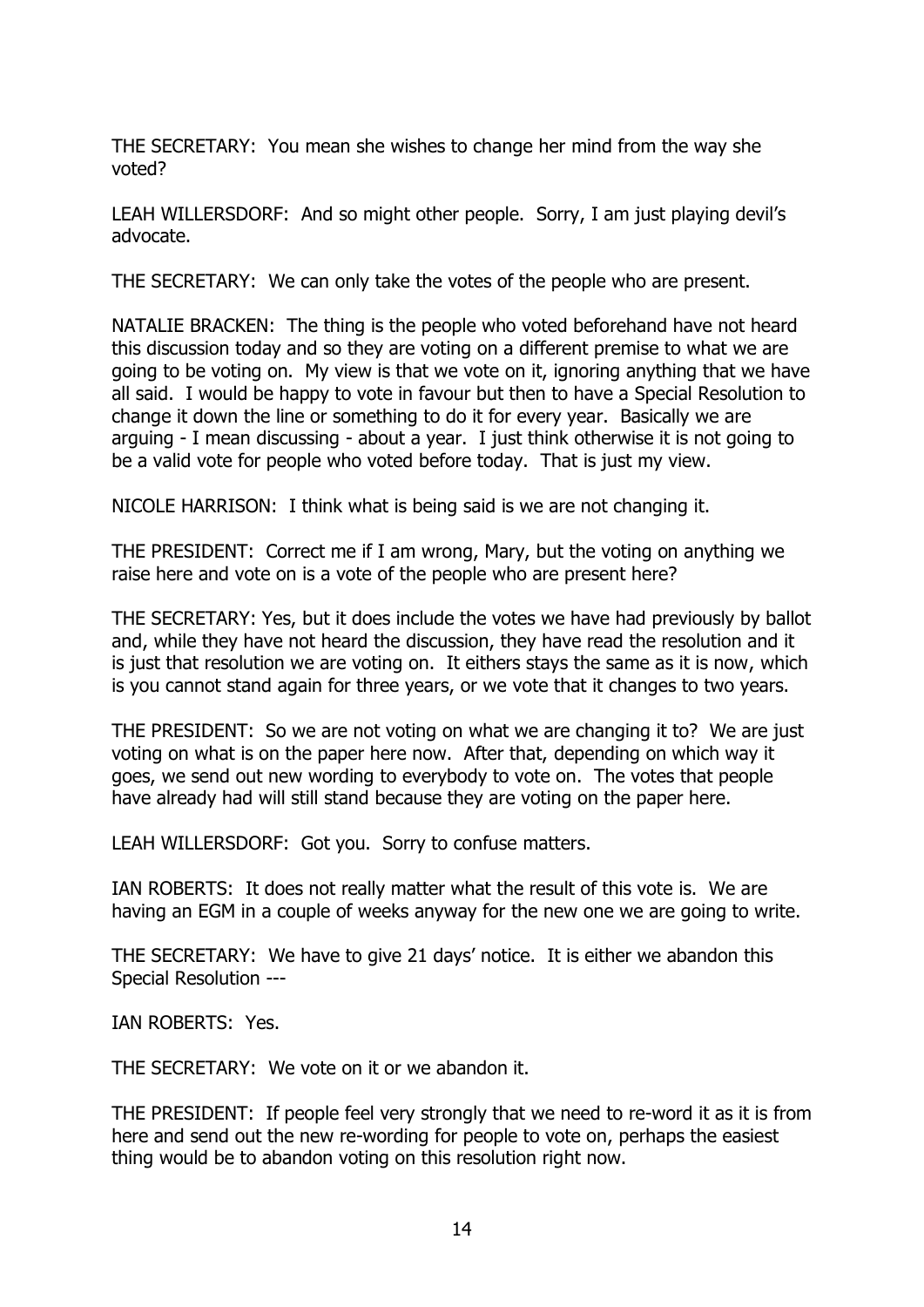NATALIE BRACKEN: May I make a suggestion? Does Council want to have a bit of discussion first for five minutes? You could all go on mute and have a think about it. Because it affects you guys more than it affects us really.

THE SECRETARY: We have just discussed it here. It is either the resolution which is on the table, you vote for or against, or if there is such consternation or thought that things are not fair we effectively abandon that resolution and take it off the table.

NICOLE HARRISON: That is why you are voting against. We need to vote against to drop the resolution and then as Council we can do it after this AGM and come back with an EGM. That is what Leah said. If you do not want this, you have to vote against.

THE PRESIDENT: I think that is quite plain.

NICOLE HARRISON: The vote has to be for or against, period. If we voted against it, it could be something else, the wording is not right, we as Council, who are still on Council once we have our votes for who is President, can then come back with an EGM to change the wording. We have to vote for or against what the papers are here because we have postal votes for the people who were not able to attend.

NATALIE BRACKEN: Can I check that the second resolution will not be affected? Are they linked? I do not have the wording up in front of me. If one goes, will it conflict with the other? If we all vote in favour of the second one but against the first one, will that cause problems for BIVR?

THE PRESIDENT: I know what you mean. Thank you for raising it.

THE SECRETARY: I do not think it does, actually.

LEAH WILLERSDORF: From my memory I think they are separate, but I stand to be corrected, as they say.

THE SECRETARY: I only read the second one as I thought it might have an impact on the first one and that you were misunderstanding what we were proposing because I thought you had read two in conjunction. 2 is not reliant on 1.

THE PRESIDENT: Resolution 2 is separate. It is to elect the President for the next two years from next year, so that is separate to resolution 1, so you can vote differently for each one and that should not make a difference at all. Have we voted on 1 yet?

HEATHER CASILI: Is anyone keeping an eye on the chat because there are a few people who are confused about this situation, as am I? I have sent Mary a vote, but now I do not really know what I have voted for. I have messaged Georgina and I said I thought the document needs to be re-worded and clarified. There are a couple of other people on there who have mentioned how confused they are about the situation. I am quite new to a lot of what goes on behind the scenes in BIVR.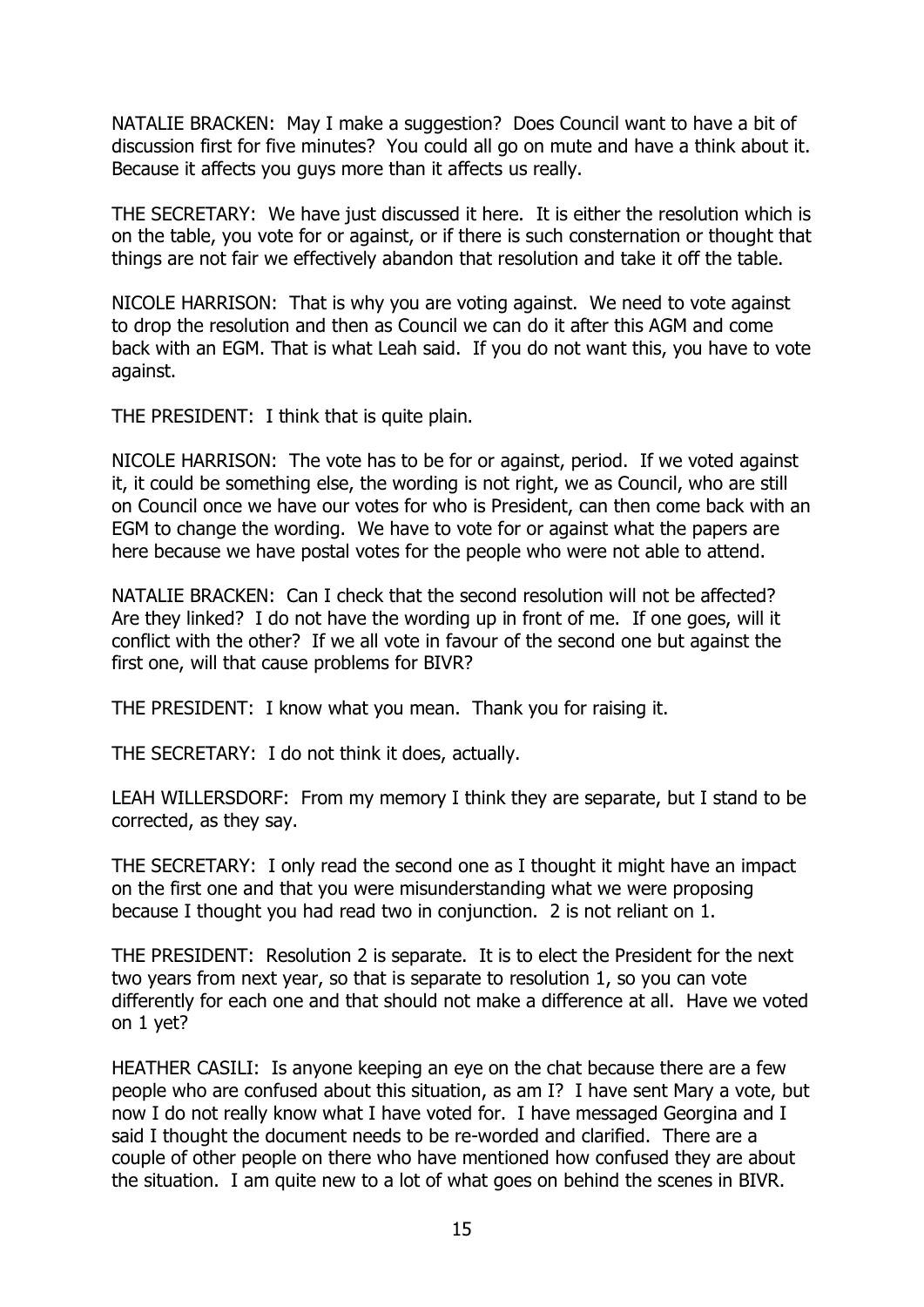THE PRESIDENT: Welcome.

HEATHER CASILI: Is anyone keeping an eye on the chat? There are quite a few people coming up saying they are a bit confused.

THE PRESIDENT: It is very confusing because the resolutions are worded very confusingly, I admit. I personally find them very difficult to follow.

HEATHER CASILI: That makes me feel a lot better, thank you, Georgina. I am not like, "Should I be here?"

THE PRESIDENT: It is all written in very old-fashioned language, to be honest. These resolutions have been around for years and years. They have been tweaked here and there but they are still very formal. What I will do is read the Special Resolution out again slowly.

HEATHER CASILI: May I make a suggestion? The Special Resolution you are reading out we have had a discussion about changing that Special Resolution and the term of how long people want to stay on board with one thing or another.

VICTORIA DAVIES: May I make a suggestion that we take five minutes and everybody gets the email and reads the resolutions, because I think if you read them they are quite clear in the end?

THE SECRETARY: They were sent out with the Notice on 24 August.

THE PRESIDENT: Shall we take a break for people to read those? We will mute everybody and come back in ten minutes. Is that enough time for people to get the resolutions and read them or would you like a bit longer?

HEATHER CASILI: That sounds good. What was the date the resolutions were sent, 24 August?

LOUISE PEPPER: Sorry to interrupt.

THE PRESIDENT: 28 August.

LOUISE PEPPER: The 28th did you say? I thought it was the 24th.

VICTORIA DAVIES: I have got one from the 28th.

LOUISE PEPPER: Would it not be easier ---

VICTORIA DAVIES: I think people need to read it because it has been read out and people are still confused. If people read their own emails and read through, it is really quite clear.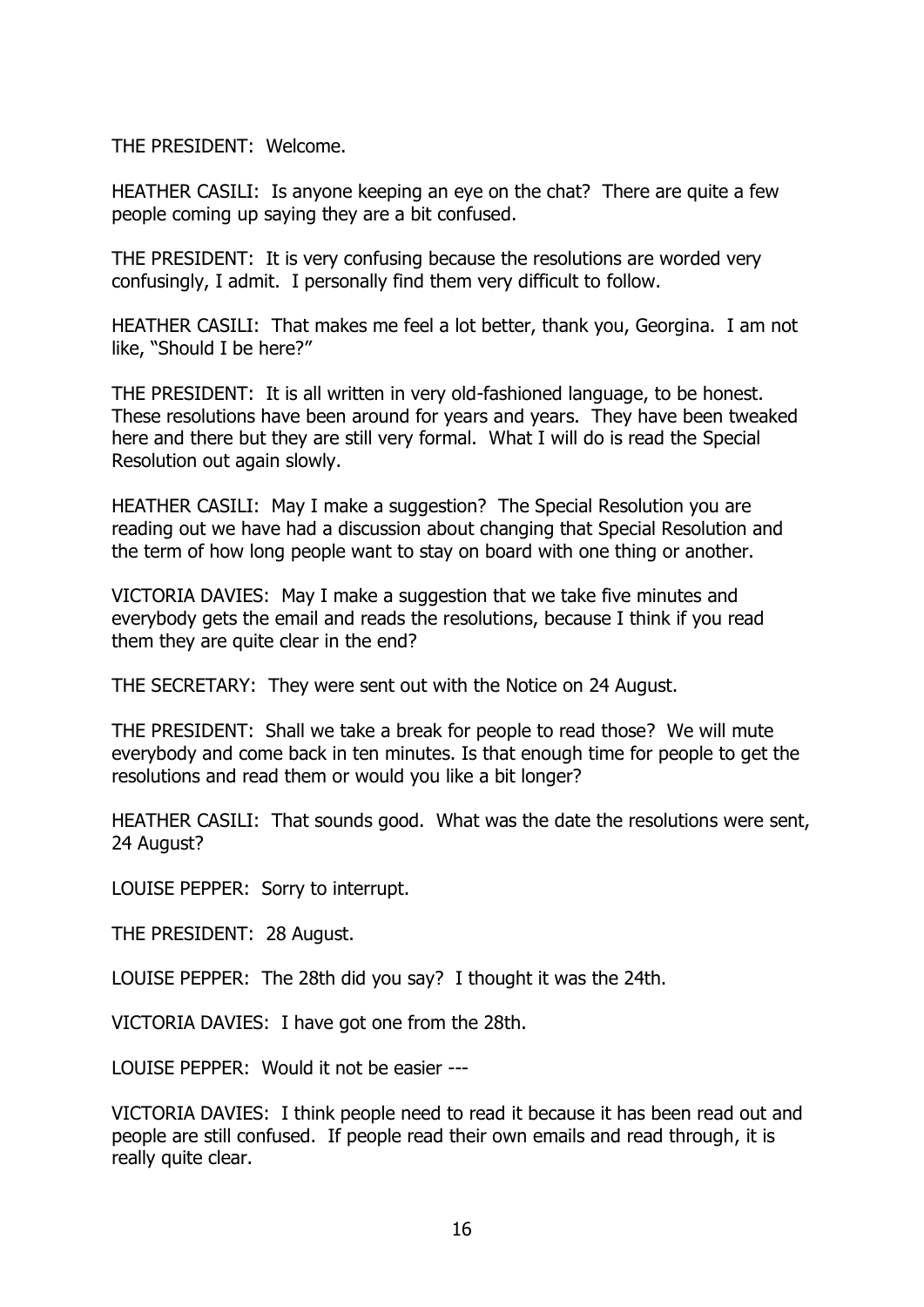LOUISE PEPPER: We have had discussions about changing it all, so I am still not clear.

LEAH WILLERSDORF: It is very wordy so I think people do need to read it.

HEATHER CASALI: May I clarify this, and thank you, Georgina: we are going to read the resolutions and vote yes or no on that resolution? If the majority says no then you will go away and figure out how to change the wording to accommodate the new thinking that we have just been discussing going forward?

THE PRESIDENT: Exactly, Heather, that is exactly right.

VICTORIA DAVIES: Is this new thinking from what I said about you should be eligible every year?

IAN ROBERTS: Yes.

VICTORIA DAVIES: Sorry, I actually agree with the resolution.

LOUISE PEPPER: Can someone tell me what the subject was in the email because I am having trouble finding it?

VICTORIA DAVIES: "BIVR 2020 AGM Notice plus virtual AGM programmes".

LEAH WILLERSDORF: The very first one that went out about the AGM and workshops, I suspect.

VICTORIA DAVIES: 28 August.

LOUISE PEPPER: I have got it, thank you.

THE PRESIDENT: We will have seven minutes and come back at 10.30 which is seven minutes on my clock. Is that okay for people?

(Short break)

THE PRESIDENT: Has everybody finished reading it? I will try to explain it again. Resolution 1 is to change the time of eligibility for office. The first resolution is to change the eligibility criteria, so how many years you have to be off of being President before you can be back in the running to be President. That is Resolution 1. Mary, have I got that correct?

THE SECRETARY: Yes.

THE PRESIDENT: The second resolution is to change the length of time you spend as President. Mary, am I correct on that?

THE SECRETARY: Yes.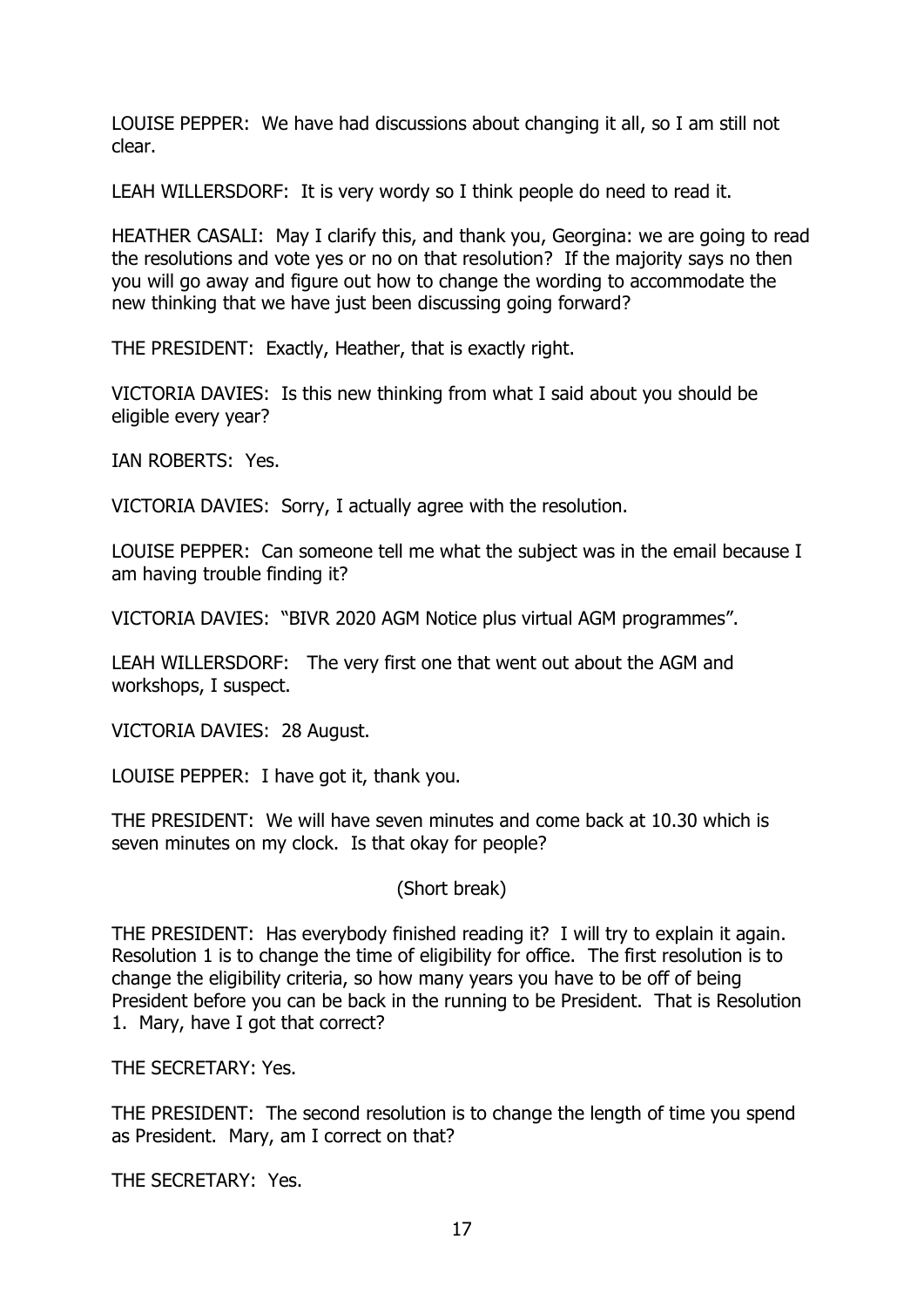THE PRESIDENT: That is what we are voting on. Resolution 1 is the eligibility criteria. People have said during this discussion that they think people should be eligible every single year. This issue was raised by Victoria and lots of people agreed. If you want us to change the wording of this resolution, what you need to do is vote against resolution 1. Council will then come up with new wording to allow for people to be eligible every single year. We will do that by an EGM. If you want to change it to every single year that everybody on Council is eligible, you have to vote against Resolution 1. Is that clear? Victoria?

VICTORIA DAVIES: I retract what I said before. I do not agree with it.

LEAH WILLERSDORF: You should come on to Council for that, Victoria.

LOUISE PEPPER: Georgina, I am sorry if I am just being completely thick, but what you just said was clear, that Resolution 1 is to change the wording to allow a person to be able to stand every year, but as I am looking at the resolution here on the email and reading it, that does not sound like that is what it is about to me. It says it is changing the term of office from one year to two years. That is a different thing, is it not? It says Special Resolution 1.

LEAH WILLERSDORF: Resolution 1 is amending Article 20.

LOUISE PEPPER: Right. I do not know what that means. Article 20.

LEAH WILLERSDORF: The wording is changing the gap between being President and when you can be eligible again. That is all we are changing.

NATALIE BRACKEN: Can I just say, Georgina, you just said everybody is eligible every year.

THE PRESIDENT: No, I was trying to explain what Victoria had asked for previously. Her suggestion was that everybody is eligible every single year, which is not what this resolution says. If people like the idea of everybody on Council being eligible every single year, that is not in the wording and we have to rewrite that, which means you have to vote against this resolution because it does not say that. If you vote against this resolution, then we can rewrite it to every single year, which is the suggestion Victoria has now rejected.

NATALIE BRACKEN: Victoria, was that for the first resolution you were talking about, or the second?

VICTORIA DAVIES: That was for the first and I actually agree with the resolution, so please ignore me.

NATALIE BRACKEN: What I said was, and remember at the beginning of this discussion I said about having one year rather than two years, but meaning you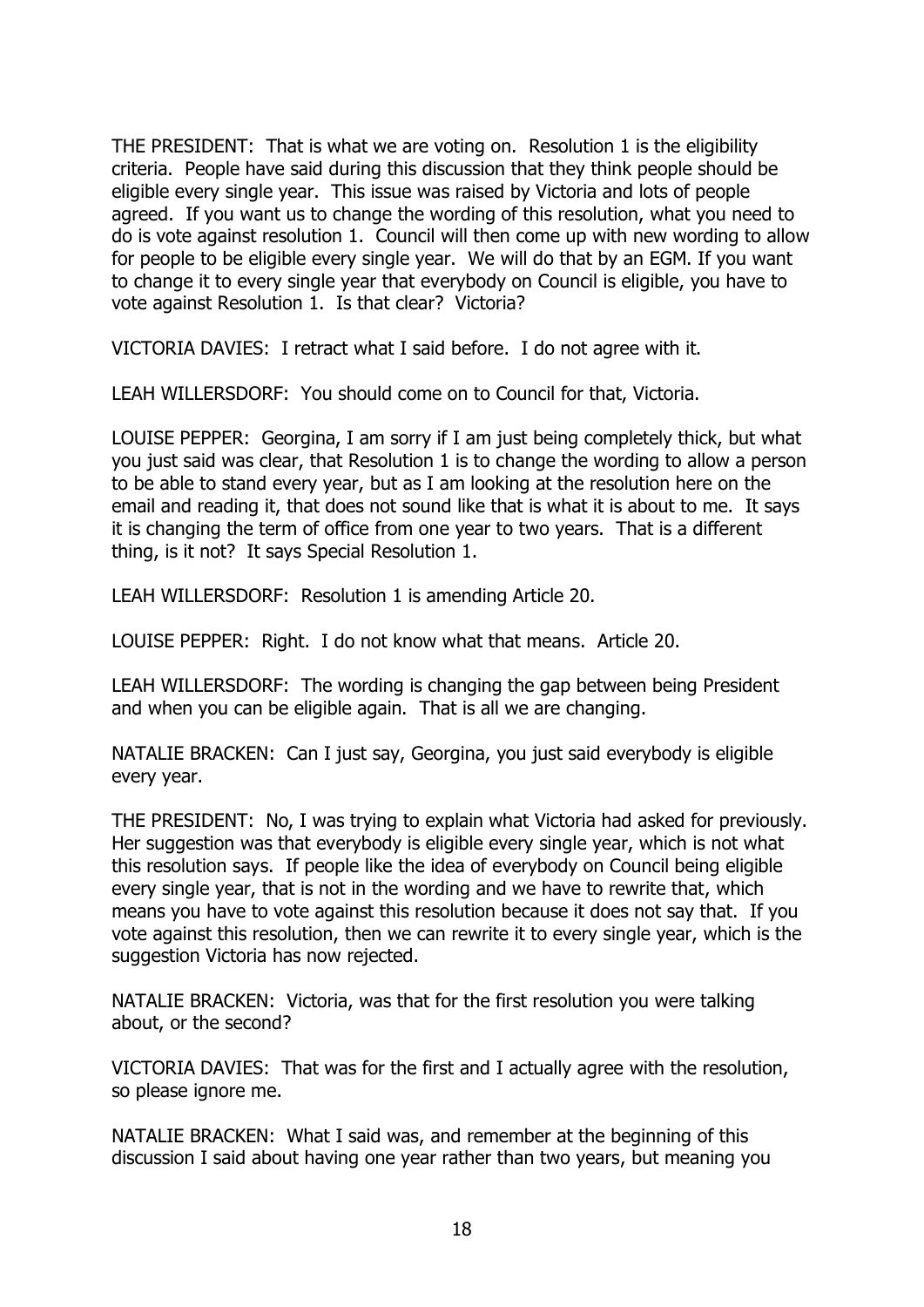have a year off and then the next year --- I was not meaning every year that you can be on Council.

THE PRESIDENT: If that is your idea or your suggestion, that is not what it says in the resolution so you are against the resolution.

NATALIE BRACKEN: But I do not mind the two years though.

THE PRESIDENT: You have to make up your mind. You are either for it or against it. If you have another idea as to what you think it should be, which you have suggested, that means you are against this resolution. We really do need to get on and vote. If you are against it, we can re-write it and send it round for people to discuss and we can have another discussion about it, but we do need to get a vote on this because we have the other ones to get to as well. Are people clear on what they are voting for now? (Assent)

LOUISE PEPPER: Georgina has frightened me now. She has put on her teacher voice and is getting cross with us, so we are just going to do what we are told!

NICOLE HARRISON: Can you make sure you are voting on the chat privately to Mary?

LEAH WILLERSDORF: From now because some might have voted before and said the opposite to what they want to say now. Victoria!

(Pause for voting)

HEATHER CASALI: So we need to vote again if we have already voted?

THE SECRETARY: Yes.

THE PRESIDENT: Hopefully, it is clearer for everybody now. We want people voting when they are clear. I also suggest - this is openly to everybody - we think about making the wording of these Articles into modern and plainer English so that they are easier to understand.

LEAH WILLERSDORF: In 2020 English.

THE PRESIDENT: Note to Council! Mary is just tallying up the votes.

(Pause to count votes)

THE PRESIDENT: The resolution passed. People voted for Resolution 1. Resolution 1 will now be amended as per the new wording shown in your document.

We will now move to Resolution 2. Currently, the wording of Article 25 reads, "At the Annual General Meeting of the Institute it shall elect its Council Members and the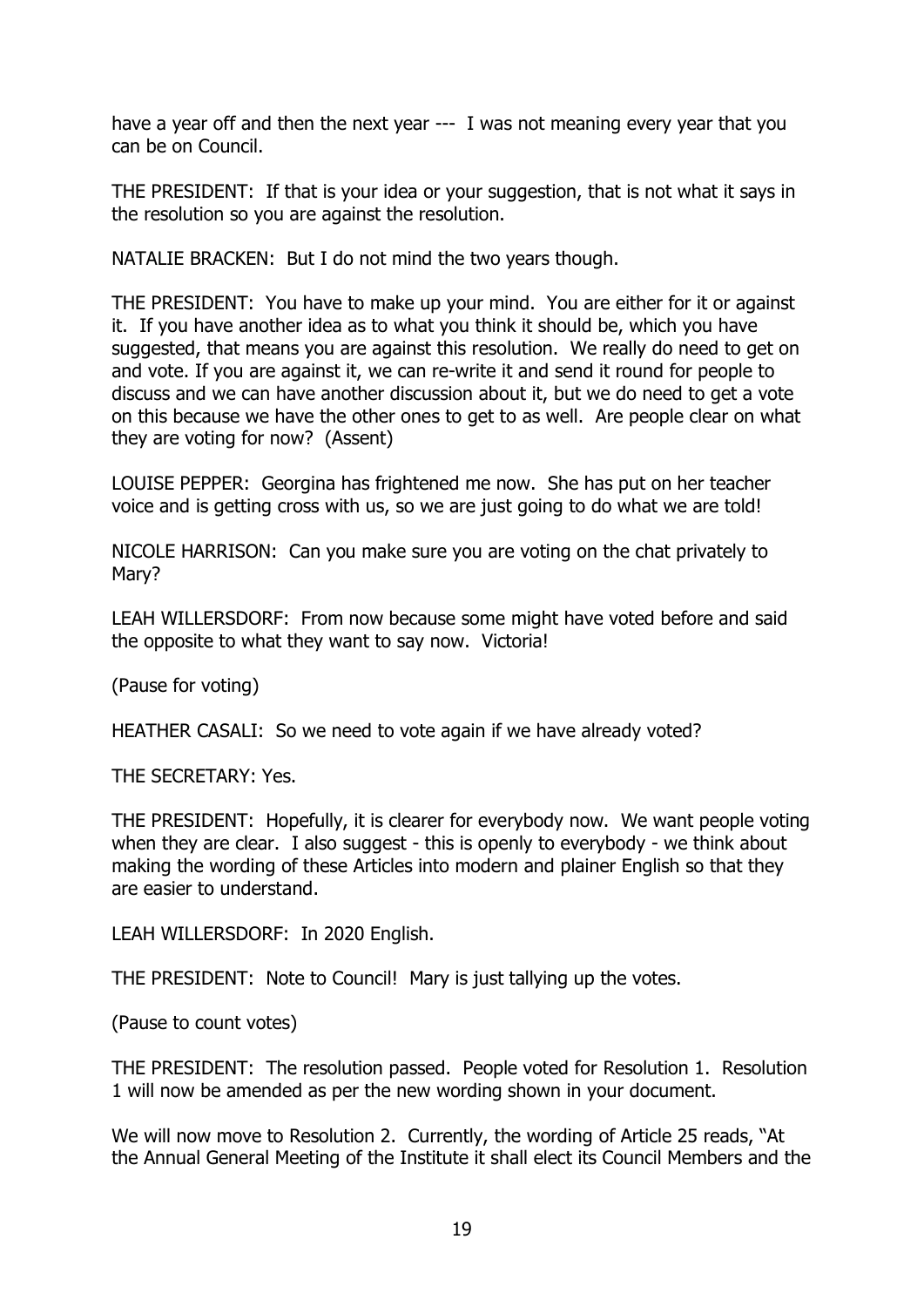President for the ensuing year shall be elected. Such election shall be by simple majority of the votes cast at the meeting."

The new wording is: "At the Annual General Meeting of the Institute it shall elect its Council Members for the following year and the President for the ensuing two years. If at the end of the first year, the President opts not to continue in post, a new President shall be elected at that AGM. Such election shall be by simple majority of the votes cast at the meeting."

Are people clear as to what that resolution means? (Assent) Are people clear what they are voting for on this one? (Assent)

LEAH WILLERSDORF: Miriam is here.

THE PRESIDENT: Could everyone please send their vote either for or against privately to Mary, please.

(Pause for voting)

THE PRESIDENT: Special Resolution 2 has been unanimously carried. That resolution is passed.

We now move on to number 3. This is just changing the wording of Article 18 to add some words. It says currently, "Being on Council involves a willingness to stand for President (while noting that the position of Chief Examiner is exempt as they do not need to be a Council member)."

We are adding some words, so it shall now read, "The Institute shall be governed by a Council of up to twelve Fellows and Members, in any combination. Being on Council involves a willingness to stand for President (while noting that the position of Chief Examiner is exempt as they do not need to be a Council member)." Is that right, Mary?

THE SECRETARY: That is the wording I was asked to put in, yes.

THE PRESIDENT: We want to ensure everybody who stands for Council understands that it means they have to be willing to stand for President. There is no joining Council and every year saying, "I don't want to be it." Is that clear to everybody?

MELANIE BALL: I am joining Council this year and when I spoke to Ian at that stage this had not been passed and you were not forced to stand as President. I do not think I would have come on to the Council if I was going to be forced to be President. It is like being at school, some people like public speaking, some people do not, some people like being in the limelight, some people do not, and I do not think people should be forced against their will to have to stand.

THE PRESIDENT: It does not mean you have to be voted for. It just means you need to be willing to be in the pool.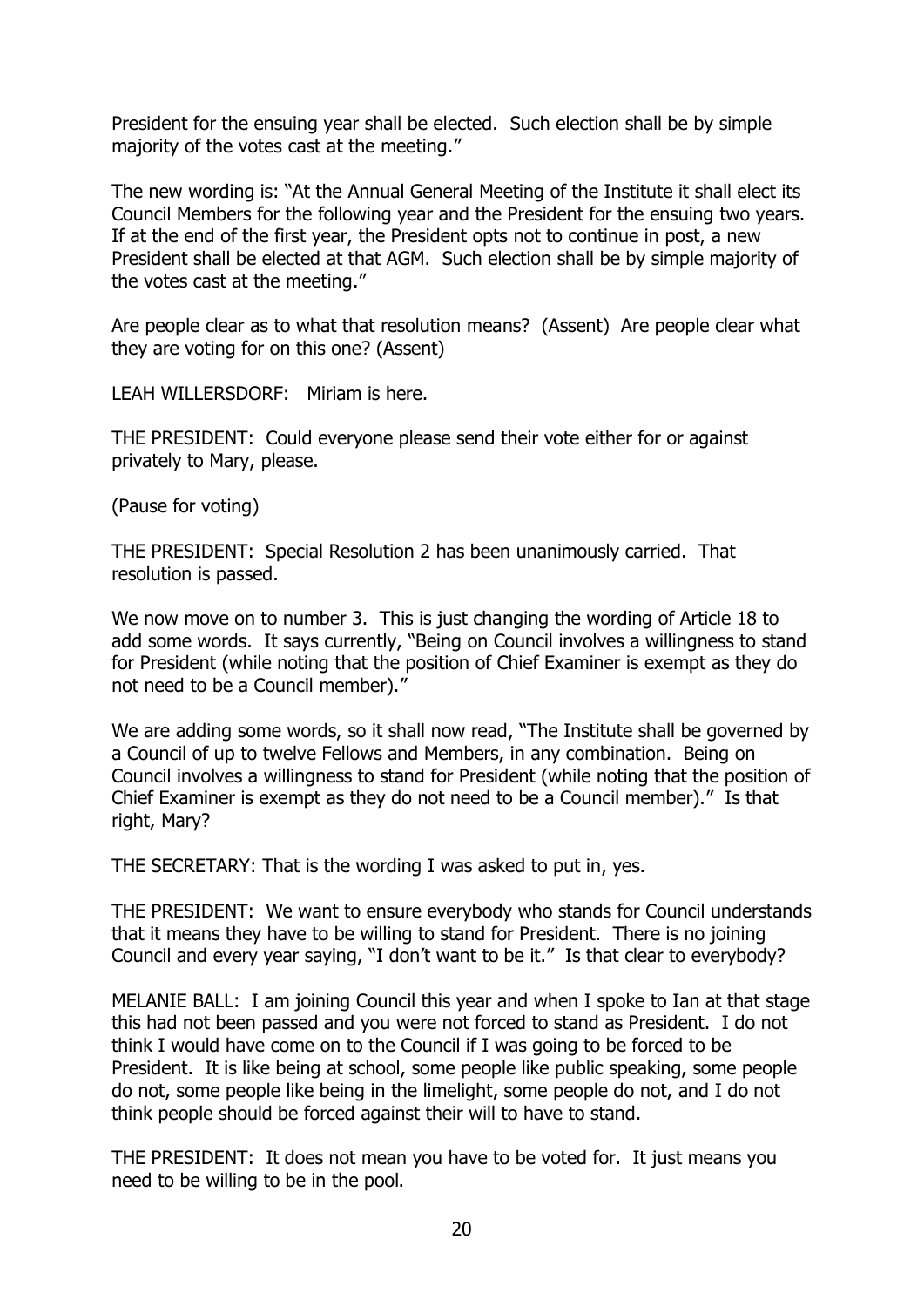MELANIE BALL: If you are in the pool and you are voted for, if you have to stand, you have no way of saying, "I don't want to stand because I don't feel confident enough to stand," or, "I don't have enough time to take on the role of President."

THE PRESIDENT: You have to be on Council for a certain length of time, I think it is a full year, before you can be eligible. That way you are getting used to the wheels and how the mechanisms of Council work. It really does need to be in there, I think, because presidency and vice presidency go hand in hand with being on the Council of a leading body. That is just my view.

NICOLE HARRISON: When I was voted President last year, I was quite shocked. I am not a forward public speaking person. I hate public speaking and anyone who knows me knows that. You find what your strengths are and sometimes you have to be put out of your comfort zone. Being President I was extremely out of my comfort zone, but I learned so much and got so much from it. It is an absolutely amazing feeling. I do not know how Leah feels because she did it for three years. I think if you just step out, especially with this year being stuck on remote and doing all new things, we are all out of our comfort zone and that is what your Council is there for; to help get the President through because you are not alone doing it. I just think you should be willing to do it.

THE PRESIDENT: Obviously, Mel, if you do not agree with this, you can vote against and you can withdraw your co-option on to Council if you feel you really, really do not want to be in that pool. We would be sorry to see you go because you only just joined you about an hour ago, but it is entirely up to you. We do not want to force you if you feel you really cannot do it.

MELANIE BALL: I am just going to refer to Louise's note. Louise was saying she would have stood for Council but now that has put her off. It would have put me off.

LOUISE PEPPER: That is true, yes.

MELANIE BALL: It would have put me off. I was going to say I would like Louise to be in Council but now she does not want to be in Council either because you are forcing us to be President when we do not want to. There is another person - Rachel - who has just said the same

NATALIE BRACKEN: Mel, if this helps you, was it last year where everybody had to give a speech or was it the year before, when we were in a hotel in London, and perhaps it should be a stipulation that everybody has to give a presidential "vote for me" speech and, Mel, you would just say, "Please don't vote for me" as your speech. Would that help you? I do not know. It is a reason I would not want to go on Council. People's work commitments change.

LEAH WILLERSDORF: We are all busy. Sorry, Natalie, to interrupt, but everybody is busy. Every single person on Council is busy. We all put our time and effort into it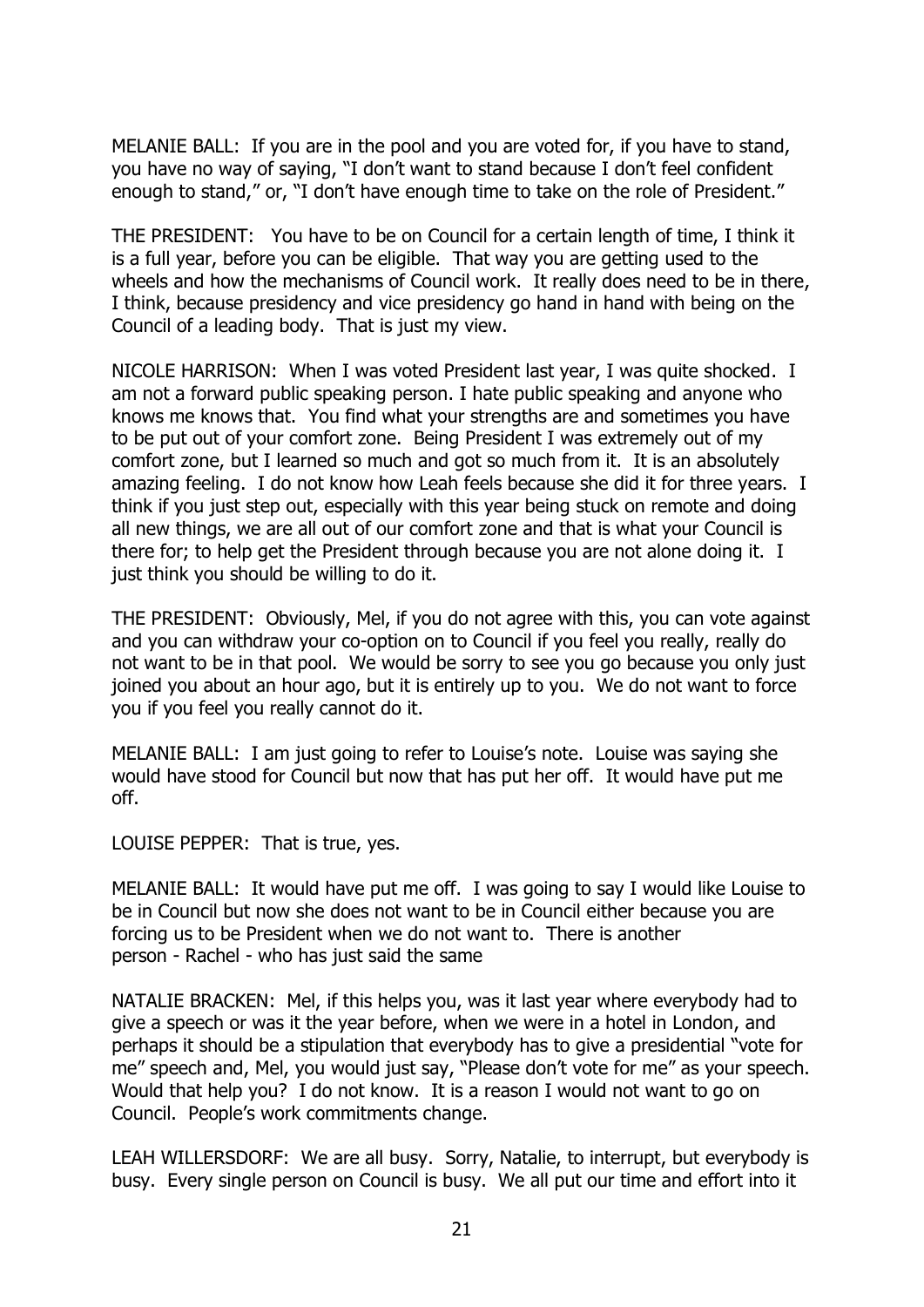and being President is part of that. I am sorry, that is just my opinion. It is making me angry.

MELANIE BALL: I disagree, Leah, and I do not know why you are getting angry because I think there should be people in the back row of Council who are quite willing to do lots of hard work but they don't have to be the spokesperson. I don't see why you have to be forced.

THE PRESIDENT: You have got an experienced Council behind you who will help you every step of the way.

MELANIE BALL: You can see quite a lot of people agree with me that they don't want to be forced and you are putting off people coming on to the Council when you really want to encourage more people coming on to the Council.

THE PRESIDENT: This is the point of having the discussion. We are finding out how people feel about it. If you do not agree, vote against it. This is why we are bringing it to you. These are suggestions that we have that you have the choice to vote on.

MELANIE BALL: Leah has just said she has got angry about. What is there to get angry about?

LEAH WILLERSDORF: I just don't get why or how you could not want to --- you are coming on to Council because you love the profession and you want to help promote the profession and protect members' interests. That goes along with being President and that is leading your membership that you are on the Council leading anyway.

THE PRESIDENT: Louise, you wanted to say something.

LOUISE PEPPER: I am a little bit confused again. You will have to excuse me. I have had such a lot of medication this morning, I am feeling a bit dopey. I thought what we were voting on was not whether somebody should be forced to stand for presidency if they are on Council, but just to change the wording of the resolution rather than that, or is it one and the same thing? I think a person should be able to want to be on Council and at the same time not want to be President - although a person could change their mind after they have been on Council and they may be willing to stand once they are more familiar with the role and, like Leah said, have got used to the mechanisms of it. I thought what we were voting on was not whether a person should be forced to stand for presidency. I thought it was just the wording, or is it the same thing?

MELANIE BALL: Once the wording is changed, it is a resolution and it becomes law, more or less, which means you can be forced to be President. You will all be up for President.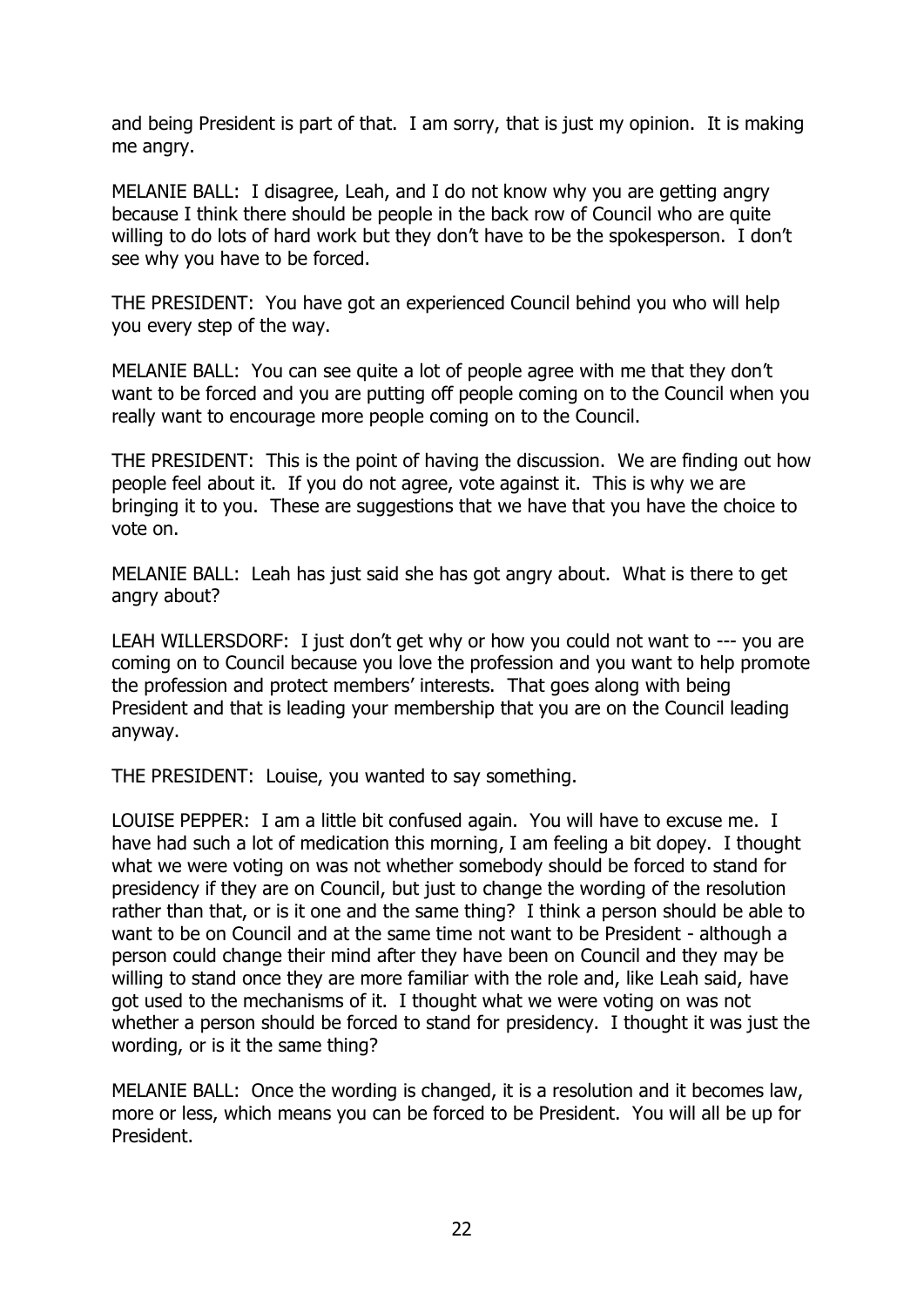LEAH WILLERSDORF: The other thing I will add is that if you come on to Council and you are not willing to stand as President, we get into the situation we are in this year of having two Council members standing and then we had to add Georgina. That is another reason why because Council is so small you have to have people willing to do it.

VICTORIA DAVIES: Doesn't this raise a secondary issue of why people are not coming forward and why people don't want to stand for Council and presidency as well? Should we not start some sort of mentorship scheme perhaps or something like that?

MIRIAM WEISINGER: May I speak, please? I messaged and said I really do not think people need to worry about being forced to be President. You cannot be forced to be President. You can be in the pool, but I do not think it is a problem. We desperately need young people on the Council who are going to take the profession forward. I am reaching the end of my working life, please God, and I do not want to carry on doing the job I am doing. We need new people with enthusiasm who will keep this as a profession. Do not worry about being President. Cross that bridge when you get to it. Resign from Council in two years' time. Do not worry about it. I think we are trying to run before we can walk. I really do.

VICTORIA DAVIES: Does that mean nobody is going to kidnap Melanie's cat and make her stand for Council then?

MELANIE BALL: I have 16. You can have all 16 on the Council if you want.

NATALIE BRACKEN: Can I check what the rule is? Sorry, I have forgotten. I do not know if it is in that wording that you just read out. Don't you have to have been on Council for a few years before you are eligible for President? I cannot remember.

LEAH WILLERSDORF: I think it is one full year. I do not know what Article it is.

NATALIE BRACKEN: Thank you, Leah.

THE SECRETARY: I believe it is one year. Could I just reiterate the wording that was proposed? It involves a "willingness to stand for President". It does not say you have to. Things change. People's circumstances change, as we know, and that is why we stopped having the President Elect because two years running, for valid reasons, the person elected for President could not then stand. That is a good ten-plus years ago. Unfortunately, I go back 20-odd years as Secretary. I do not know everything and I forget a lot of stuff, but it is just a willingness and, as Georgina said with the previous votes, if you do not agree with it, you vote against it. Do not abstain because that will not help at all. Vote either for or against.

THE PRESIDENT: I think we should draw this discussion to an end and have a vote now. People have their strong views, but it is absolutely over to you. We need to vote on it. It may be we have to revisit the issue at the next AGM, but for now we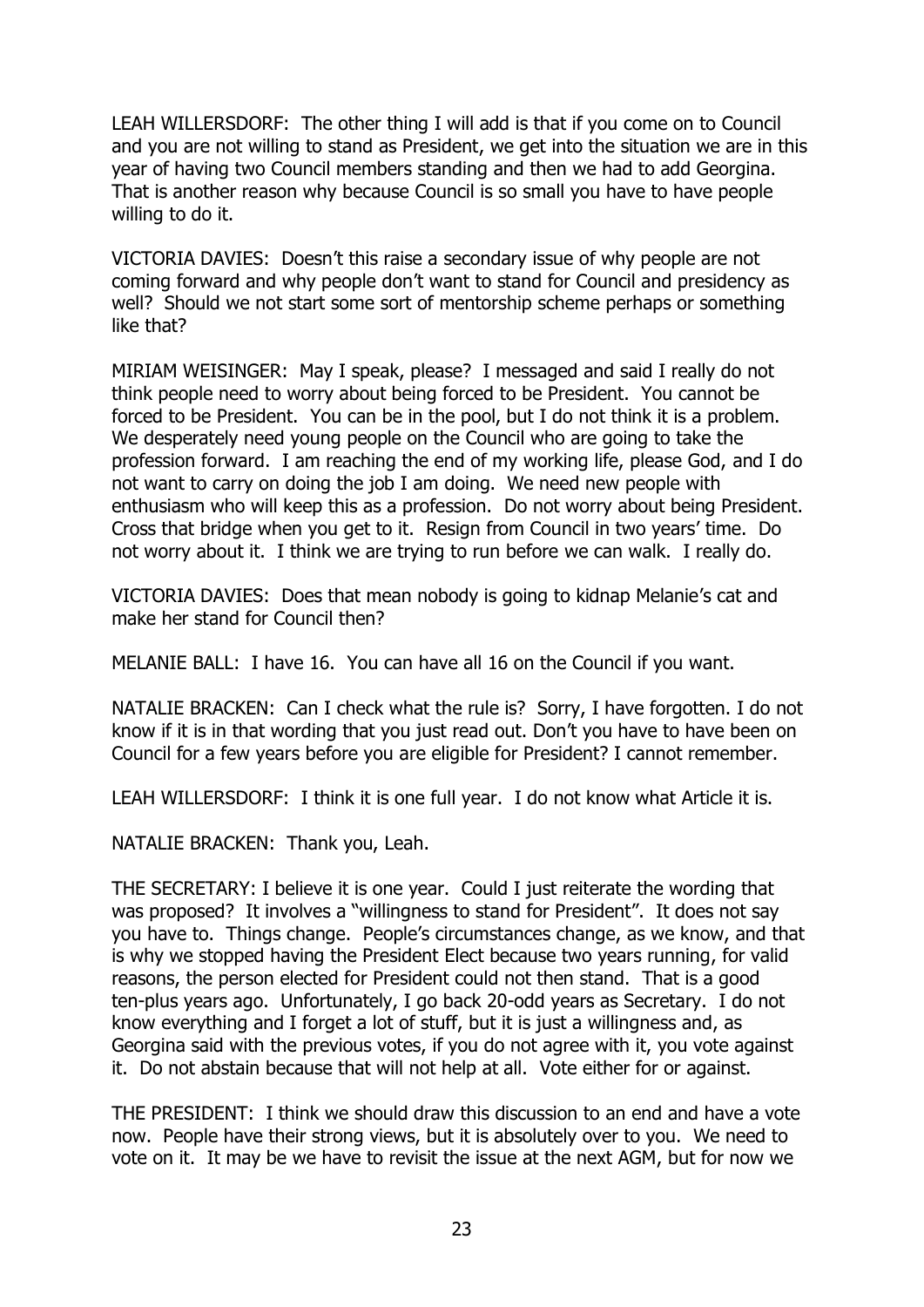need you to vote on how you are feeling about it, and we will see where we go after the vote and take it from there. Vote now privately to Mary, please.

## (Pause for voting)

THE PRESIDENT: The result is 14 for and 8 against so the motion carries. A reminder that it is just to change the wording "willingness". We will not force you if you are voted in. We can automatically add this as an ongoing resolution to the following AGM if people still very strongly about it, that is no problem, but please bear in mind we will not be forcing anybody. It is simply to change the wording so that people know what they are getting into when they join Council. I am sorry if you feel that is going to put you off joining Council and, Mel, if you would like to withdraw on that basis, that is fine, or you could do a year and resign at that point; at the point you become eligible to become President. That is always an option.

MELANIE BALL: Seeing as I have just come on, I will stay on at least for the year. Thank you anyway.

THE PRESIDENT: Nicole has just said on that basis does anybody want to join Council, if anybody else is willing? I see we have a new Council member there, Victoria. I think Arlo would like to join!

## **Election of President**

THE PRESIDENT: The next point of business is the election of President for the next year. Those eligible are myself after the EGM putting me in the pool (because we only had two other people who were eligible, being Ian and Alan). Orla and Miriam were both eligible but indicated they did not wish to stand. Mary has already had postal and email ballots. Anybody who hasn't voted, I would ask you to vote now indicating the person you wish to be President for the next year. Could you do that by private message to Mary. Thank you. Just to point out I have been helping Mary count the votes, but because I am in the pool, I am going to ask Nicole to help count the votes on this one, just for reassurance.

## (Pause for voting)

THE SECRETARY: I can tell you the vote, unfortunately, no votes for Ian, two votes for Alan and everybody else has voted for Georgina. There are so many I have not actually counted them. Your President is Georgina.

THE PRESIDENT: Thanks, guys. In that case, the previous President is usually the Vice-President. Nicole has indicated that she is happy to stay on as Vice-President. Can I have a show of hands that everybody a happy with that? (Show of hands) Nicole stays on as Vice President. Thank you very much indeed. That was interesting voting this way.

NICOLE HARRISON: A whole new experience.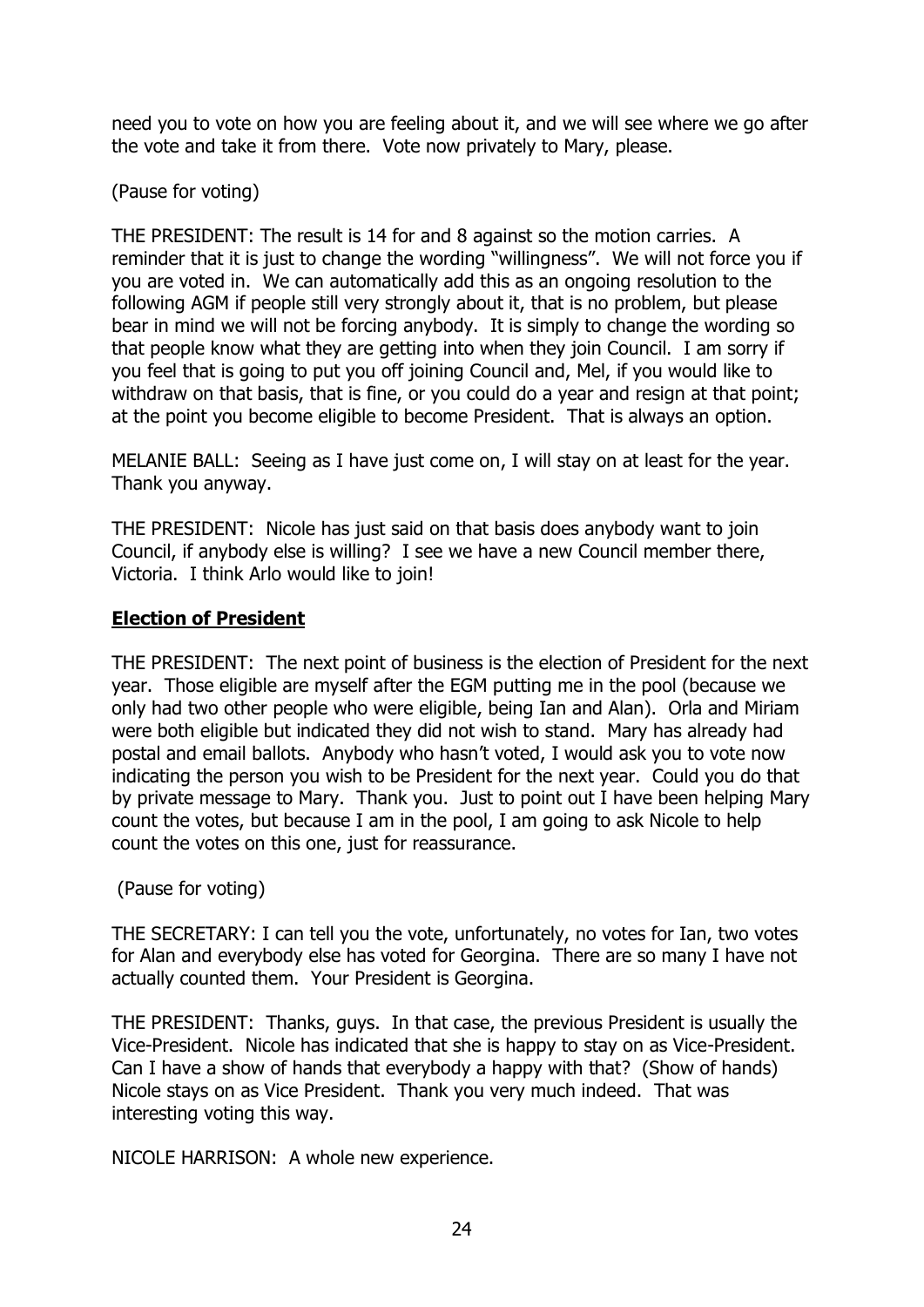## **Date of Next Meeting**

THE PRESIDENT: The next matter is to decide the date of the next Annual General Meeting. We have said September 2021. We usually have it in September, but does anyone have any reason why they might want it to be some other time? Does anybody have any issues with the timing?

THE SECRETARY: Quit while you are ahead.

THE PRESIDENT: With any luck, we will not be in lockdown this time next year, but we have run it virtually this time and we could run it virtually again if we have to. I really hope we do not have to because this has been quite stressful for Mary. If we have to do it this way again, we will obviously have a bit more experience in running them. I think it has been okay so far. Touch wood. All we have to say now -- Leah is raising some points. I was just going to say AOB. Leah, I will let you fire away with your AOB.

## **Any Other Business**

LEAH WILLERSDORF: There are two that I think are for you I have put in your chat box. The other one is to do with the website. What we are going to do with the Find a Reporter is we are still finding we have to fine tune it. This was the big thing last year and we are still finding we have to fine tune it. At the moment where it says Find a Reporter, we are going to call that Find a Professional and then we are going to have a drop-down box for Verbatim Reporting, Verbatim STT, for each of the categories basically, and we will probably even have one for the pen writers because they get asked specifically for work when it comes to doing things that do not use electronics. Each of those will have their own Find a Professional search, so your category of verbatim reporting will be on that particular page and audio transcribing on their page. It will all be separated out. Each of them will also have a home page, like an introductory page. For example, on the STT one, we get quite a lot of questions on the difference between a legal official transcript and an STT transcript. We have got wording for that so we are going to put that on there. Other things like the difference between the QRR and STT, for example, because the QRR skews certain things because that is a BIVR accreditation and then there is real time which is done in captioning and verbatim reporting. They all overlap but they are all separate and distinct as well, if that makes sense. That is in process. We were hoping for it to be done for today to announce it, but it did not happen. That is one of the things we are going to be doing.

THE PRESIDENT: I have a couple of AOBs, but I would like anybody else to do theirs before I do mine. Does anybody have any AOB?

VICTORIA DAVIES: No, but can I follow on to Leah's point? I do not agree with the word "transcripts" in relation to STT notes.

LEAH WILLERSDORF: What do you want us to call it?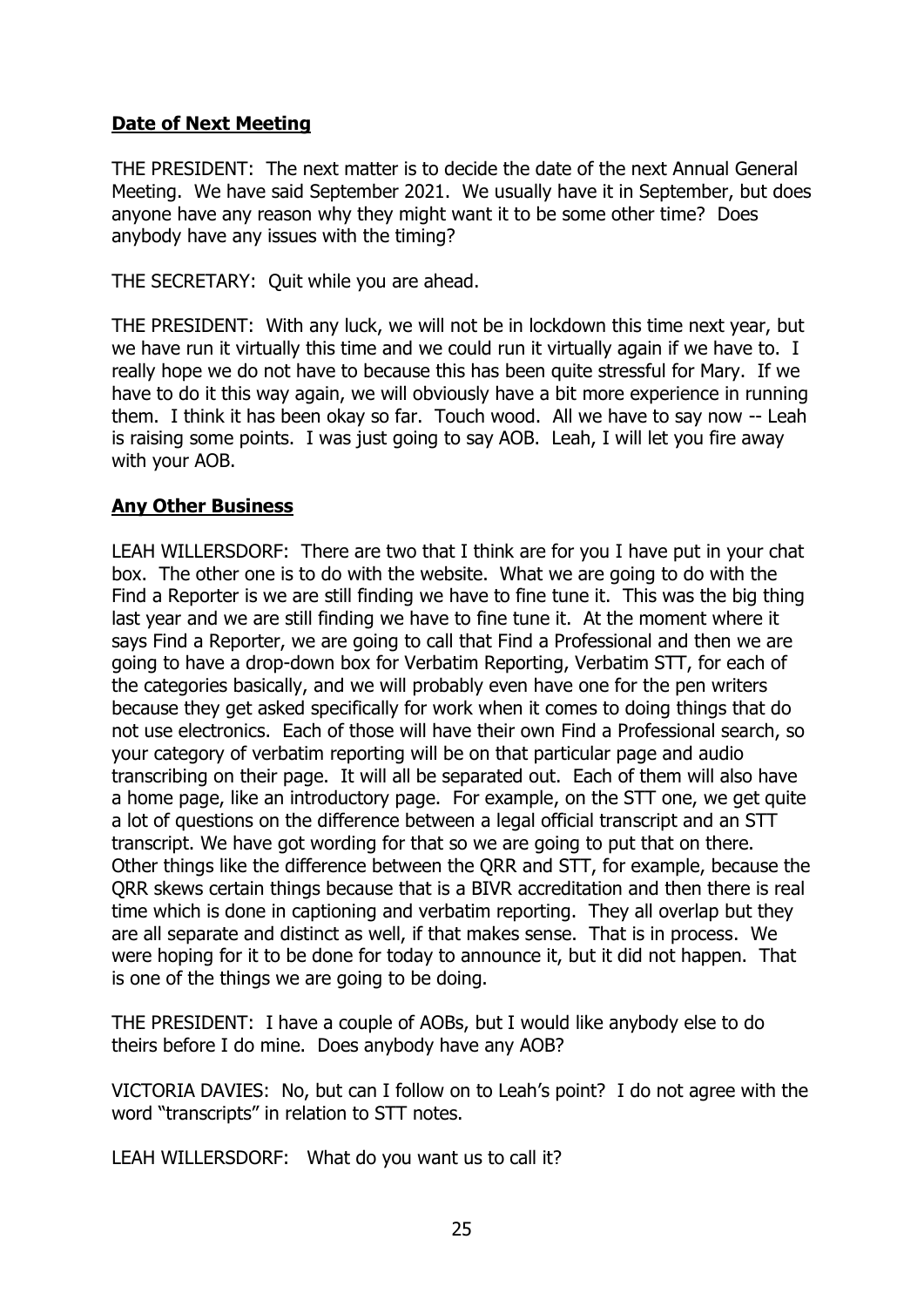VICTORIA DAVIES: "Notes". I can see Louise laughing there. We had this discussion. I think the water is getting muddied when you are doing a legal STT job and suddenly they are presented with this supposed transcript.

LEAH WILLERSDORF: So you are saying if you are doing it under the MoJ contract, for example, and have gone into a crown court, you are providing STT draft notes, not a draft transcript?

VICTORIA DAVIES: Everything on STT is not a transcript.

LOUISE PEPPER: Victoria and I had an horrific argument about this yesterday, didn't we, Vic?

VICTORIA DAVIES: One of many, Louise.

LOUISE PEPPER: May I just say I think the word "notes" could be a bit misleading as well. I am not disagreeing necessarily with what you are saying, Victoria, about the word "transcript". I understand your point. I do not think I agree, but I see what you are saying. Also, the word "notes" could be indicative of something that is not verbatim. It could also be like a precis or a summary, if you are saying the word "notes". I do not know what would be a good choice. Perhaps that is a discussion for another time.

LEAH WILLERSDORF: No, it is a discussion for today because it will need to go on the website. Rather than us put it on the website and us have members going, "No, no, no", it would probably be better if we can hash that out today. What is the time?

VICTORIA DAVIES: "Document" or "text file".

LEAH WILLERSDORF: Say that one more time, sorry.

VICTORIA DAVIES: In the chat Katy and Natalie have said "document" or "text file".

WENDY OSMOND: As long as it has "draft" with it, it is not such an issue what the actual word is.

VICTORIA DAVIES: It is because in court you also have draft transcripts.

IAN ROBERTS: What about "draft text"?

VICTORIA DAVIES: Or maybe "rough".

LEAH WILLERSDORF: Do they understand the word "rough"?

THE PRESIDENT: I think "draft" is easier to understand.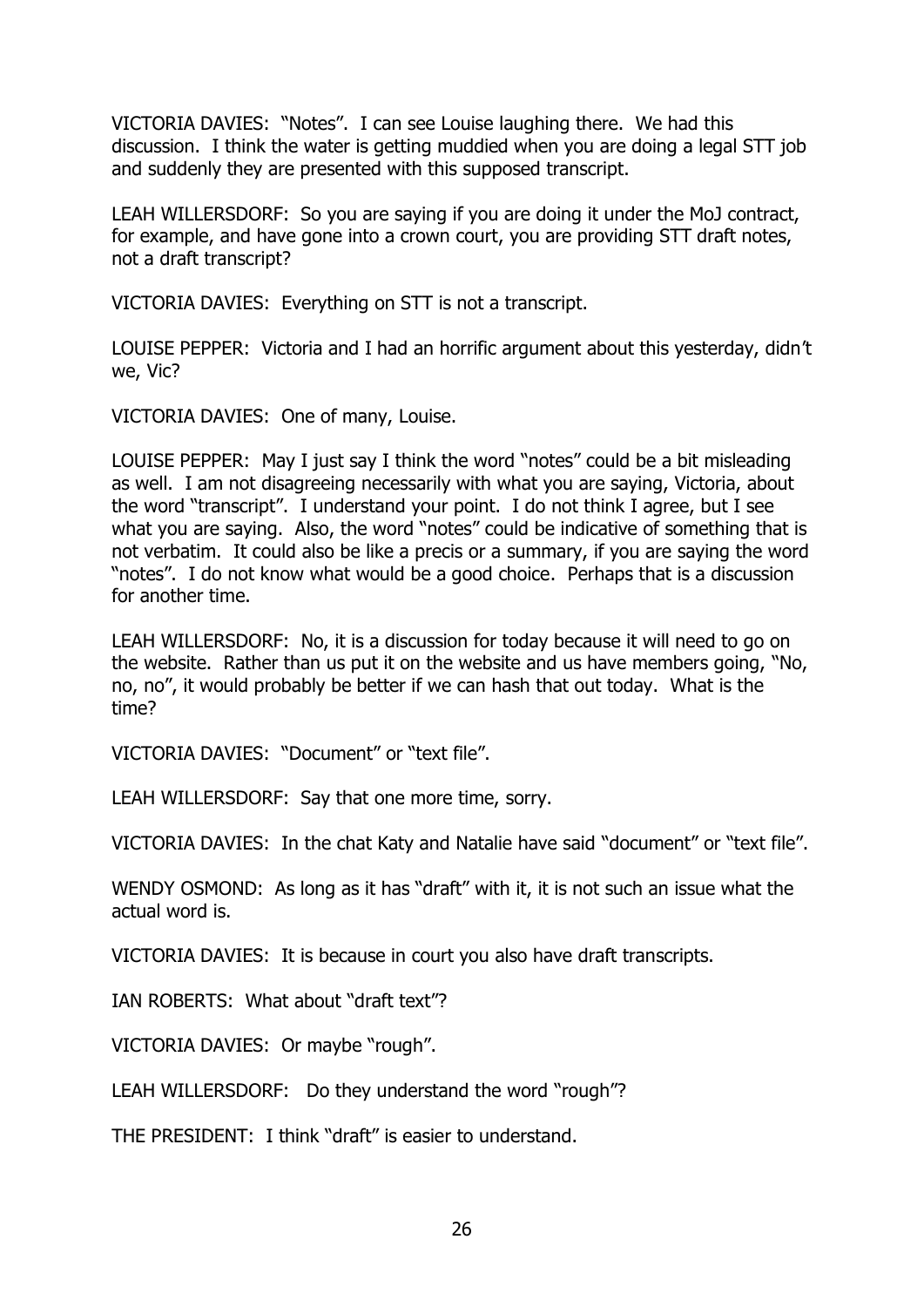LOUISE PEPPER: You could always put the word "draft" on but I don't understand what the issue is with the word "transcript". You think it could be mixed up with an official court transcript?

LEAH WILLERSDORF: A legal official one. I see what Victoria is saying. Say you have attended as a captioner but I have attended to do the legal official one, we are both there in two different respects, and our output will most likely be the same but our final document might not be.

LOUISE PEPPER: Technically, it is still a transcript so perhaps one could be called the "draft captioning transcript". I still think that the words "notes" or "document" could also be a bit misleading. It does not sound like it is necessarily a verbatim record.

VICTORIA DAVIES: Is it not the captions then?

LOUISE PEPPER: "We will send you a copy of the draft captions"? I do not feel that strongly. I am going to shut up.

MELANIE BALL: What about "draft captions to text"?

VICTORIA DAVIES: Or the "text from the meeting" or whatever?

THE PRESIDENT: Sharon has made a good point. It is not a full transcript as in you would not take a note of the deaf person.

LOUISE PEPPER: Sometimes you do. It is still a transcript whether you take them down or not. The issue is the word "draft". As long as it says "draft" or "rough".

VICTORIA DAVIES: It is transcript for me for and other people. I have had somebody trying to use a transcript in court from STT notes.

LOUISE PEPPER: Yes, but we should make it clear with a disclaimer and headers and stuff like that anyway that that is not to be done. "STT transcript", Miriam says. That is a possibility. I do not mind not using the word "transcript", but I would prefer something that makes it very clear that it is still a verbatim note. We could call it "verbatim note".

LEAH WILLERSDORF: What about the "captioning record".

VICTORIA DAVIES: That is a good one.

LEAH WILLERSDORF: So "official legal transcript" versus the "captioning record" just so we can get that out? Basically, the idea of these dedicated separate parts of the website is so that someone coming to find a professional can see exactly what they want, and that is why at the moment we have the little blue box that says "What service do I need?" They have to answer a whole load of questions and then they get their answer at the end. If we have the two different types of transcripts --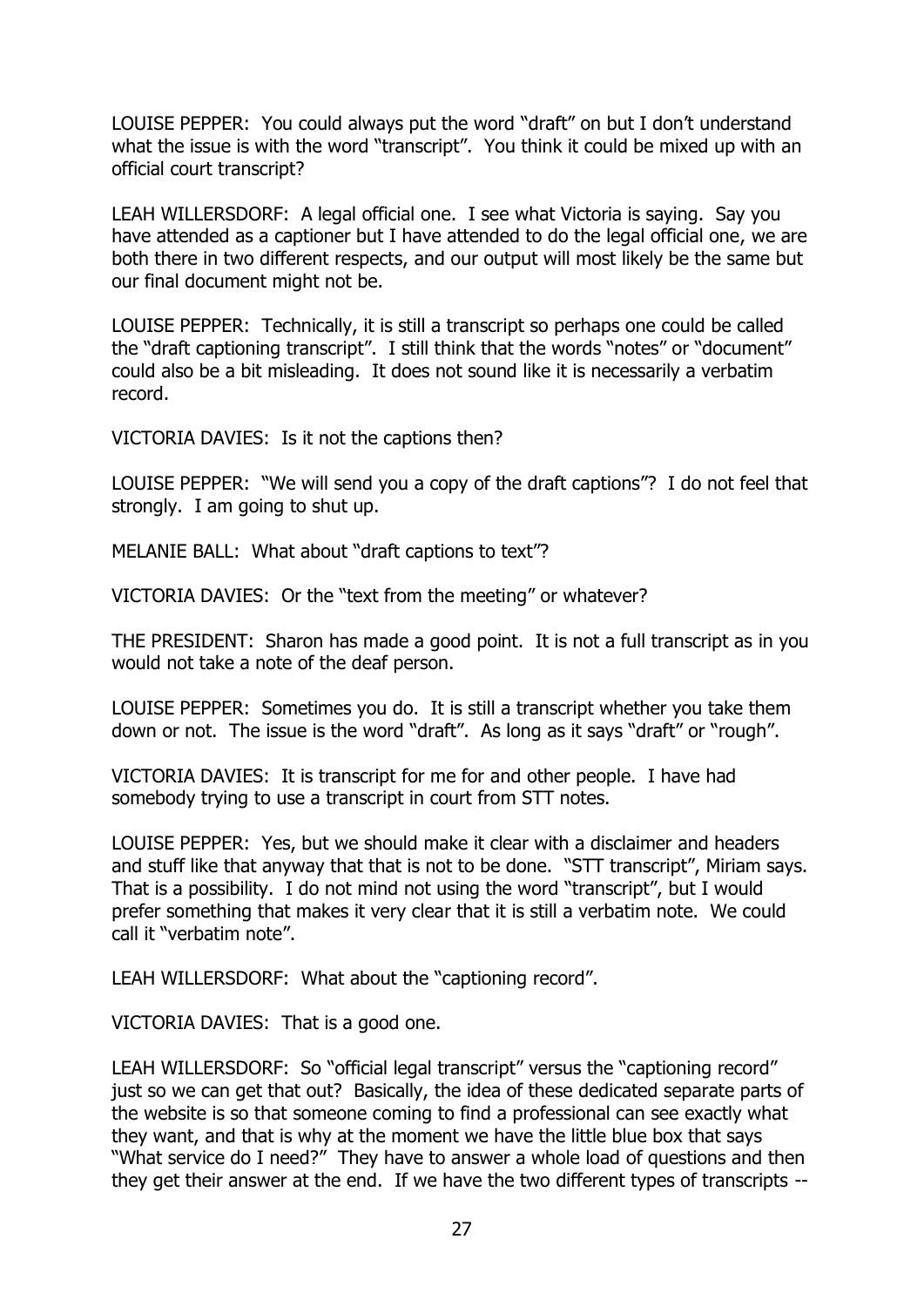- it is like that one in India I posted in the group the other day. I do not know that he is sure what he wants, if he wants a verbatim reporter or a captioner, so I have asked him to go and look at that because that would tell you. If we have there as well the difference between a transcript and captioning record.

VICTORIA DAVIES: I like captioning record.

LOUISE PEPPER: I do not like the word "record". Is this just for the BIVR website we are talking here? It is not for people's individual preference. Maybe you could have "official court transcript" versus "draft captioning notes". I think that would be better. I do not really like the word record because it is not the official record.

WENDY OSMOND: Maybe "captioned" past tense to show they were the captions that went out at the time.

LEAH WILLERSDORF: What word to put with that then, Wendy? "Captioned transcript" or "captioned record"?

MELANIE BALL: I think "text" is better.

WENDY OSMOND: I think captioned text is fine.

LOUISE PEPPER: I prefer that to the word record.

WENDY OSMOND: I do not know how long it can be.

LEAH WILLERSDORF: The shorter the better.

WENDY OSMOND: There is some wording somewhere "for the purposes of communication support". A lot of the time you edit things anyway because you have to.

LOUISE PEPPER: Is it not a good idea to put the word "official" next to the court reporting transcript. That would also be a clarification, would it not?

LEAH WILLERSDORF: Basically we will be saying things like the difference, we have got it all written. One of them is a legal court reporting one, an official one can be used for example in the Court of Appeal to be quoted from whereas a captioned text file could not, for example. If you see what I mean.

LOUISE PEPPER: I think captioning is better because if you say captioned text file it sounds like the file itself has been captioned, like you have got a header.

THE PRESIDENT: I think you are going too deeply, Louise, to be honest.

LOUISE PEPPER: I am just going to say I would prefer the words "captioning text file" rather than "captioned" because I think the word captioned could be a little bit misleading.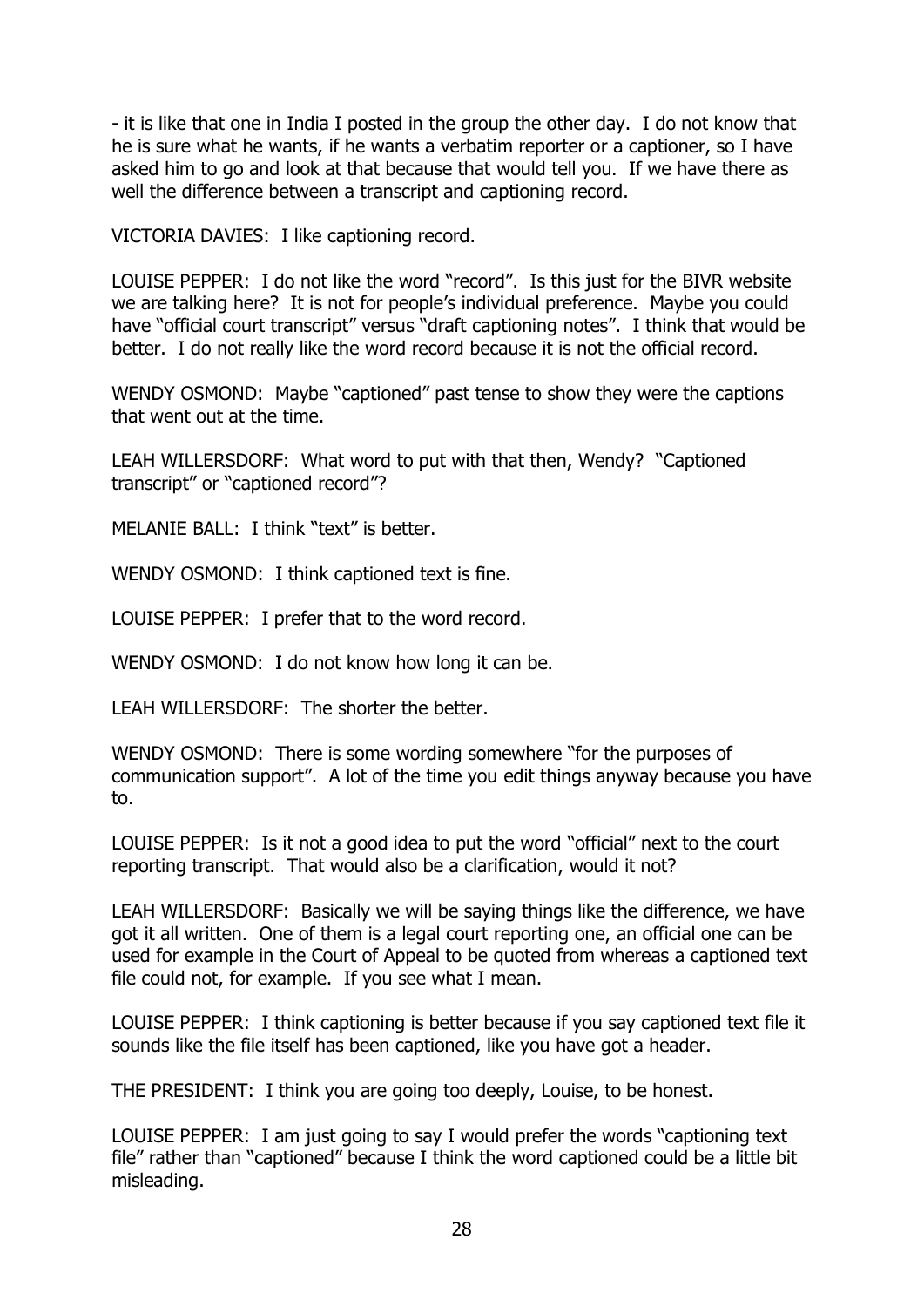THE PRESIDENT: We will go through the chat and we will see what people have said and which is the preferred one for now. It is just to go on the website. It needs to look nice and snappy and easy to navigate. That is what we will do for now. Obviously, you will see the results, but your objection to that word has been noted, Louise.

We really need to move on now because we are starting the next topic at 11.40 for the first seminar. Does anybody else have anything they want to raise before I do my two points?

SUSAN HUMPHRIES: Just in the afternoon two sessions, which I found really useful, and I think everybody else who did them did, it was mentioned about doing depositions and that we could qualify as a notary. Has that gone out anywhere? Is it on the website, because I could not get on the website yesterday?

THE PRESIDENT: We did some searching and, basically, there is no way for us to become notaries at all.

SUSAN HUMPHRIES: You and Ian went on the website and it said as long as you have a degree you can comply effectively.

THE PRESIDENT: It is pretty complicated.

LEAH WILLERSDORF: And very expensive.

IAN ROBERTS: You have to apply to the Archbishop of Canterbury.

MELANIE BALL: Could we not as a body make representations that stenographers in the UK really need this to be able to compete worldwide against US reporters and stuff?

SUSAN HUMPHRIES: I think it is something that you could take further because a lot of people have got degrees and I know a few of them have already got law degrees, so they are halfway there or 80% there. I think it is something that could be pursued further if you as a Council could take it and do a bit more research.

THE PRESIDENT: We will add it to the list certainly. No problem. Anybody else? I have a couple of things to raise. We do actually have a position within BIVR for Fellows and we have not awarded any fellowships recently. The criteria for Fellows are, Mary, can you remind me? You have to show proficiency in two separate areas.

THE SECRETARY: I do not have it here.

THE PRESIDENT: This is the surprise. You have to show competence in two separate areas of the court reporting or the stenography/verbatim reporting field. In the olden days it would have been if you worked doing Hansard and doing normal court work, because Hansard is different from ---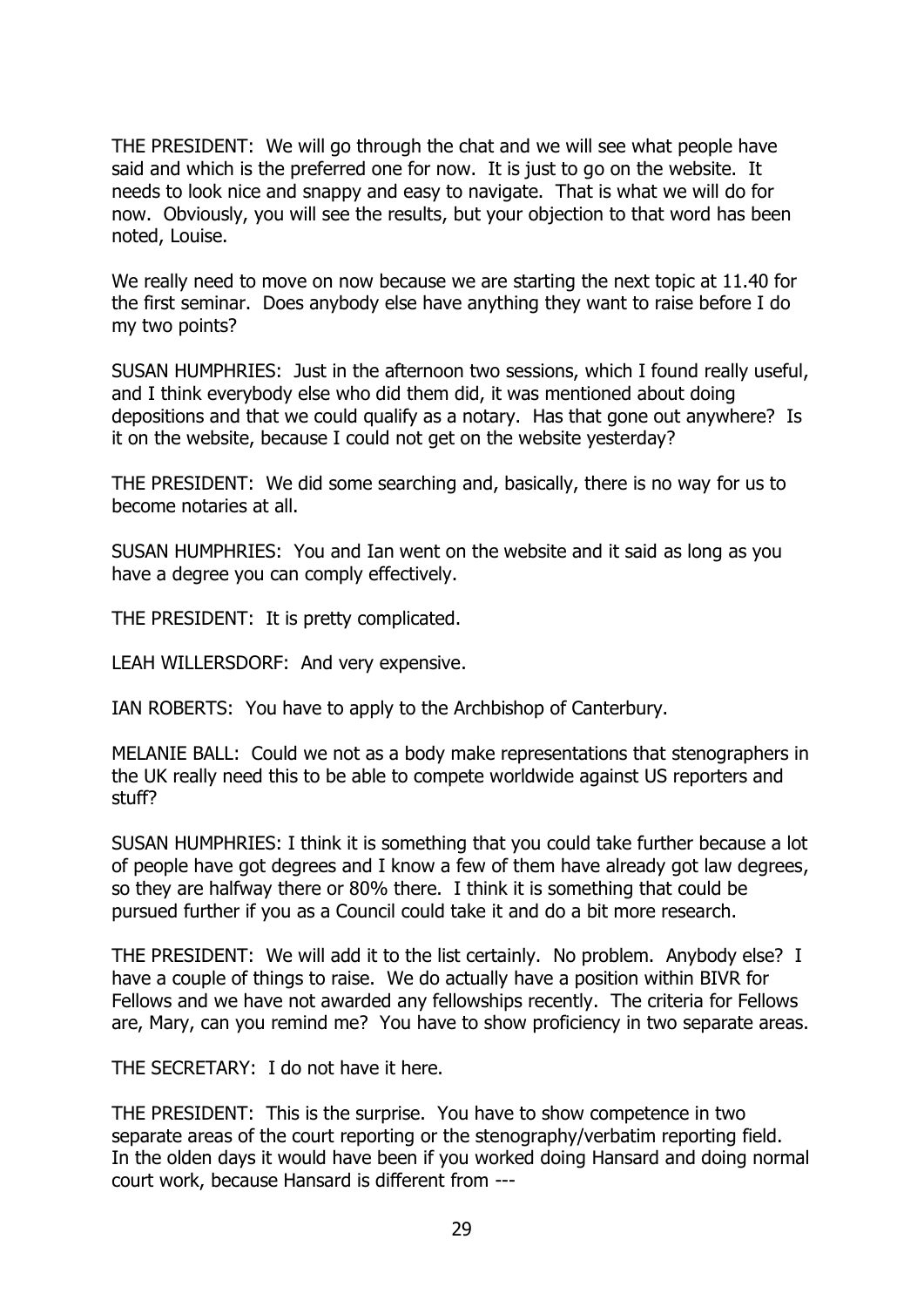THE SECRETARY: Crown court and civil court were two separate fields, and Hansard a third separate field.

THE PRESIDENT: Also there was another one of conference reporting as well. We are going to revive this practice of awarding fellowships, so if you show competence in two separate areas of the verbatim reporting field, you will qualify as a fellow. Because we now have real time what that means is anyone who has a real-time qualification and has a court reporting qualification will qualify as a fellow, so we are going to go through all your details and, if you are eligible, you will become a fellow of BIVR. That is if you have a speech-to-text qualification, if you are NRCPD-registered and you joined BIVR on the court reporting side that makes you a Fellow. Leah, was that clear?

LEAH WILLERSDORF: Yes.

MELANIE BALL: May I ask, those of us who used to work for Smith Bernal all those years back, we got a certificate from them saying we were LiveNote accredited or whatever it says on it; does that count?

THE PRESIDENT: Unfortunately not. When I raised that when I first joined Council I was told no because it was an in-house qualification. I think that is because, well, it was just the way it was then. I think people did not particularly like that particular firm.

THE SECRETARY: It was not just that. There were other methods of training, it was actually the Palantype training - I go back so long - that people were given the cassette to practise over and over again until they got that speed and then they got the next tape up, the next 10 words a minute.

THE PRESIDENT: That was not about how the Smith Bernal LiveNote training was done.

THE SECRETARY: I am not talking about Smith Bernal. That was how that training was done and so it was decreed that was effectively in-house, it was not a separate unseen unheard test. That is why in-house testing was not acceptable.

THE PRESIDENT: We might have to re-look at this because that is not what I understood. We will look at that again. What is an RQP, Natalie?

THE SECRETARY: That is the IPS qualified real time reporter.

THE PRESIDENT: Any real-time reporting exam you have. Any one will count that shows that you have proficiency in real time: a QRR, an RQP, NRCPD registration, CRR from the US. Any of those is acceptable. Is that clear?

MELANIE BALL: In that case I think the Smith Bernal one should count because it was an unseen test. They gave you a test. Basically, this is what happened. I was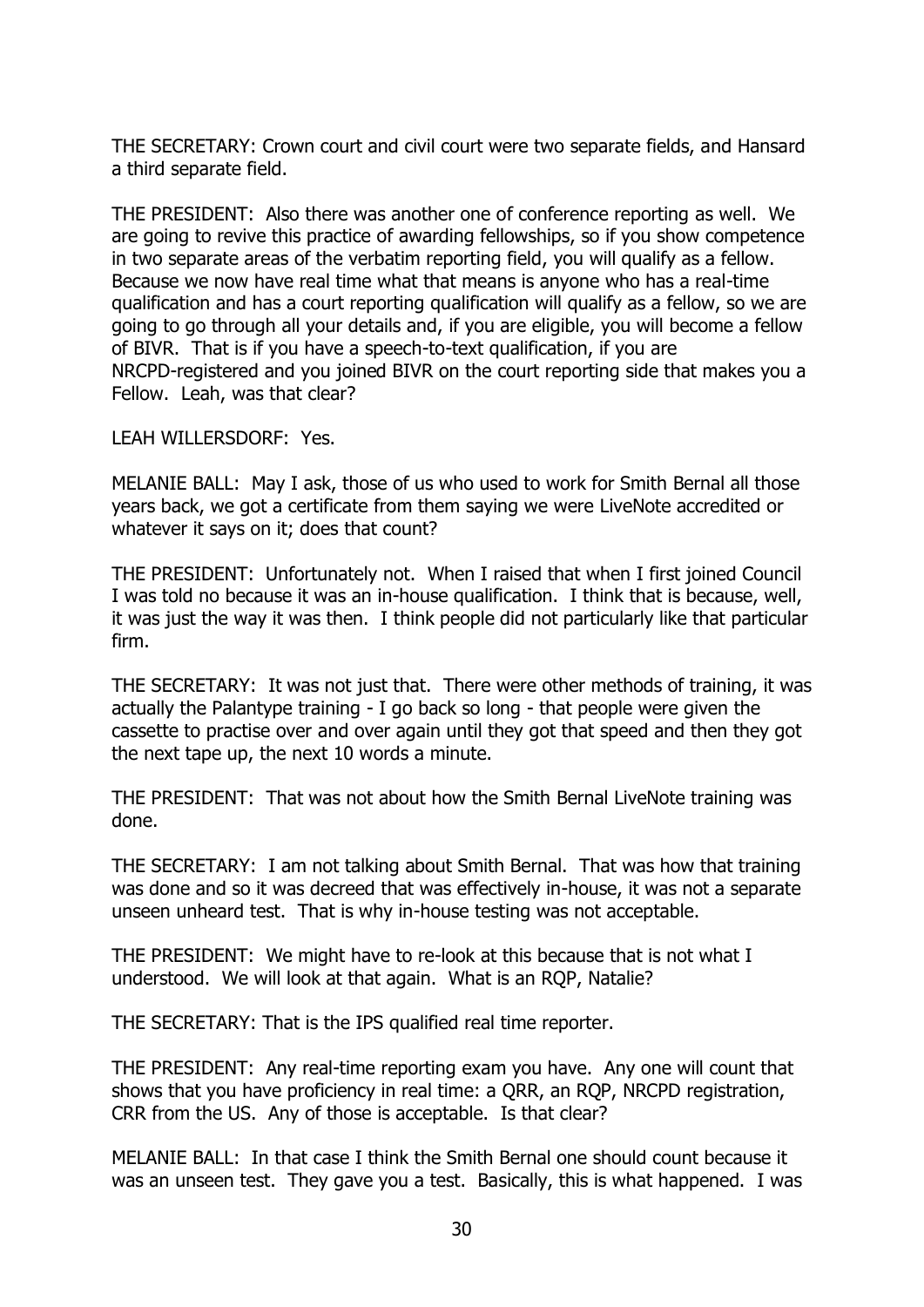doing a two-year job in Bermuda. Graham told them they should be getting 100% accuracy in the rough real time, when they were quoting Swiss law all day and all this nonsense. One of the solicitors complained that everything was not coming out translated. Graham said to me, "You mustn't be good enough; we are going to do a test." Because of that he instituted this real-time thing, which was a proper real-time test to make sure I got whatever it was, 90 whatever it was. I got a certificate and other people after that had to do the test. It was still a proper real-time test because otherwise he would not have let me go back into court to do real time.

THE PRESIDENT: I totally agree with you, Melanie, because I am in the same position, but when I came on Council I was told by, I think it was Betty that it would not count.

MELANIE BALL: Can that not be overturned? Can you not put a resolution?

LEAH WILLERSDORF: That certificate that Melanie is talking about, the certified LiveNote reporter.

MELANIE BALL: I cannot remember, Leah.

THE PRESIDENT: It is, but it is not the same as they have in the US.

LEAH WILLERSDORF: That is what I was going to say.

THE PRESIDENT: It is completely different. It was quite an involved examination. To get it now you have to do three tests and then have it ---

LEAH WILLERSDORF: Bless Betty, but surely that can count? Because if you think about it, it is a little more strict than the QRR and if the QRR counts ---

THE PRESIDENT: What we will do, Mel, is we will take that back to Council and we will kick that one around. We have 11 minutes left before the next session, so we really need to break.

LEAH WILLERSDORF: Can I say one more thing to do with the website? We have added two filters into the search. One is for those who are NRCPD registered. There is a special filter on there, so if someone goes there looking for someone who is on the register they just click on that and up comes all those who are registered.

THE PRESIDENT: Unless anybody has anything else, I propose we call a close to the AGM. That gives everybody about ten or 11 minutes before we hear from Lucy. Those of you who have not paid to be on the seminars, I will say thank you very much for attending but we will be booting you off. We will let you stay on for five or ten minutes to have a chat, but when it comes to 11.40 you will have to leave if you have not paid to join the seminars. Once again, thank you all very much. I look forward to next year, hopefully not in lockdown, and that we will all be able to meet in person soon.